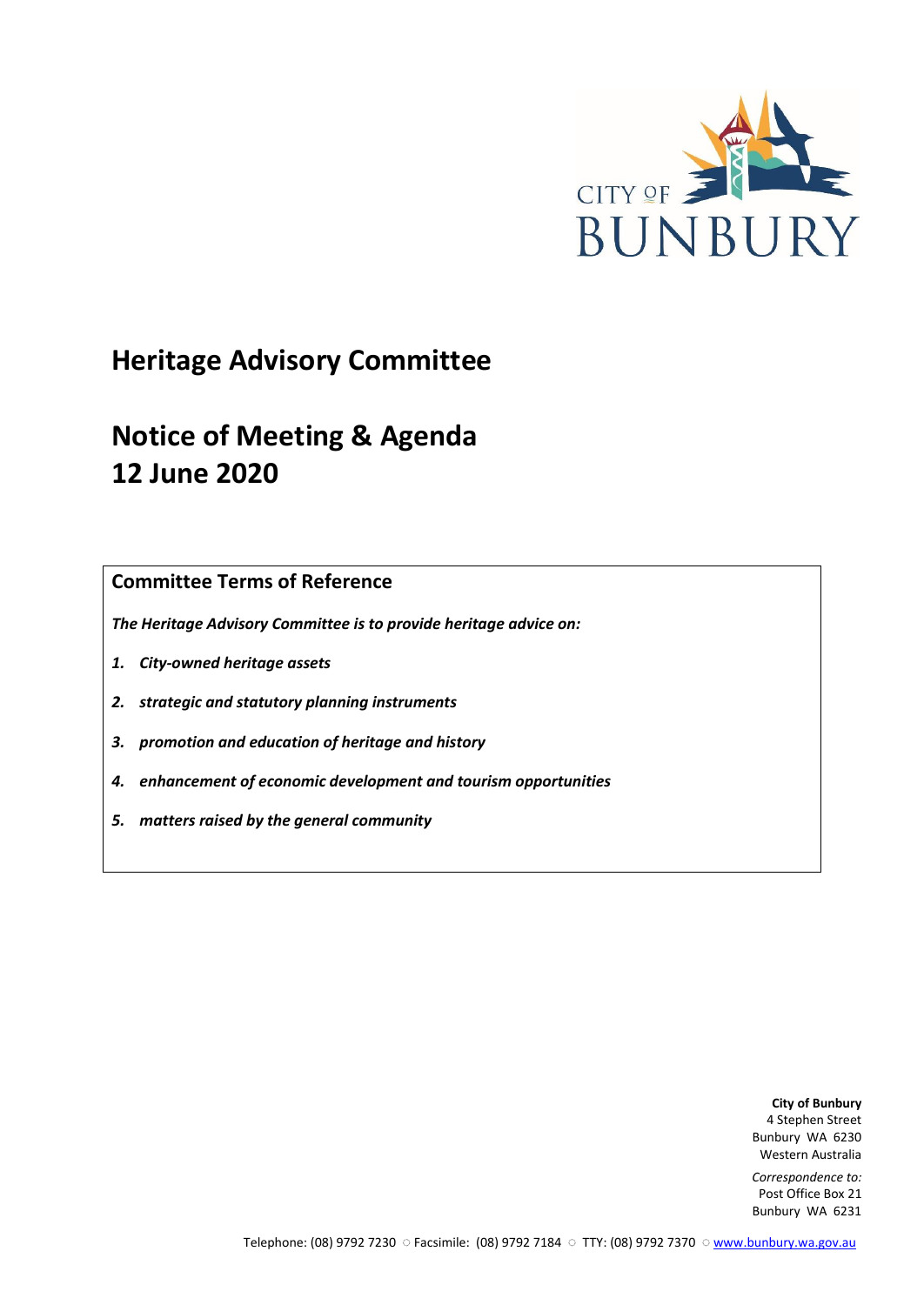Item No

# **Table of Contents**

| subiec |
|--------|
|--------|

Page No

| 4.1  |                                                                                            |  |
|------|--------------------------------------------------------------------------------------------|--|
| 4.2  |                                                                                            |  |
|      |                                                                                            |  |
|      |                                                                                            |  |
|      |                                                                                            |  |
|      |                                                                                            |  |
| 8.1  |                                                                                            |  |
| 8.2  |                                                                                            |  |
| 8.3  |                                                                                            |  |
|      |                                                                                            |  |
|      |                                                                                            |  |
|      |                                                                                            |  |
| 10.1 | Demolition of Dwelling and Construction of New Single House, Garage and Shed at Lot 1 (#7) |  |
| 10.2 |                                                                                            |  |
| 10.3 | Draft Conservation Management Plan - Convent of Mercy Group (fmr) (BRAG)  14               |  |
| 10.4 |                                                                                            |  |
| 10.5 |                                                                                            |  |
| 10.6 |                                                                                            |  |
|      |                                                                                            |  |
|      |                                                                                            |  |
| 12.1 |                                                                                            |  |
| 12.2 |                                                                                            |  |
|      |                                                                                            |  |
|      |                                                                                            |  |
|      |                                                                                            |  |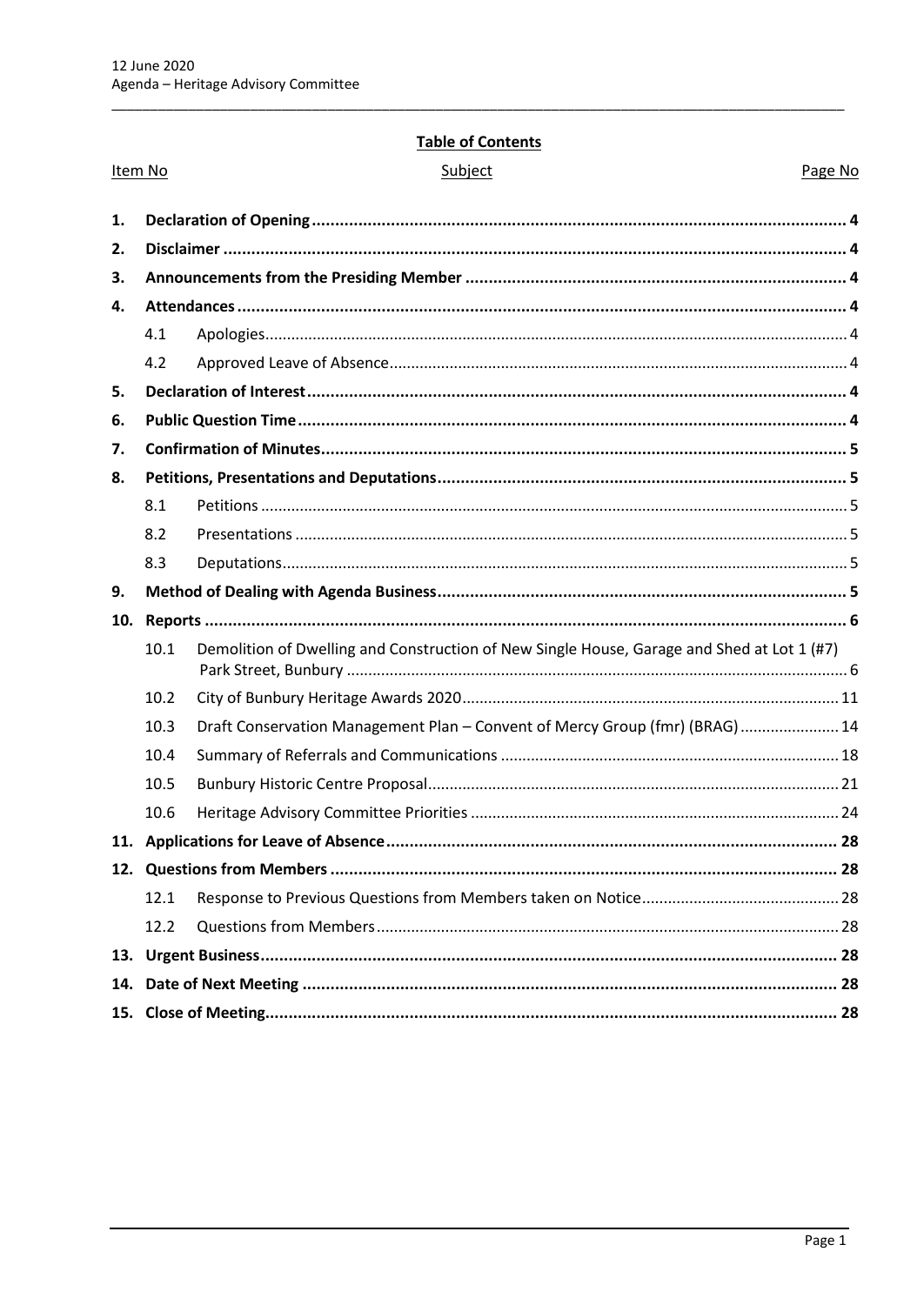# **Acknowledgement of Country**

\_\_\_\_\_\_\_\_\_\_\_\_\_\_\_\_\_\_\_\_\_\_\_\_\_\_\_\_\_\_\_\_\_\_\_\_\_\_\_\_\_\_\_\_\_\_\_\_\_\_\_\_\_\_\_\_\_\_\_\_\_\_\_\_\_\_\_\_\_\_\_\_\_\_\_\_\_\_\_\_\_\_\_\_\_\_\_\_\_\_\_\_\_\_\_

We acknowledge the Traditional owners of this land, the Wardandi Noongar people, and pay our respects to Elders past, present and emerging.

# **Vision**

Bunbury: welcoming and full of opportunities.

# **Organisational Values**

# #WEARECOB

|                     | We are one team                                    |
|---------------------|----------------------------------------------------|
|                     | We keep each other safe                            |
| WE ARE COMMUNITY    | We display empathy and respect                     |
|                     | We have fun and celebrate our successes            |
|                     | We work together to achieve great outcomes         |
|                     | We are open to opportunities                       |
|                     | We actively listen and think things through        |
| <b>WE ARE OPEN</b>  | We are inclusive and treat everyone equally        |
|                     | We are honest and open in our communications       |
|                     | We are open to feedback to improve our performance |
|                     | We lead the change, we own it                      |
|                     | We trust and empower each other                    |
| <b>WE ARE BRAVE</b> | We have the difficult conversations early          |
|                     | We hold ourselves to the highest standard          |
|                     | We have the courage to improve and simplify        |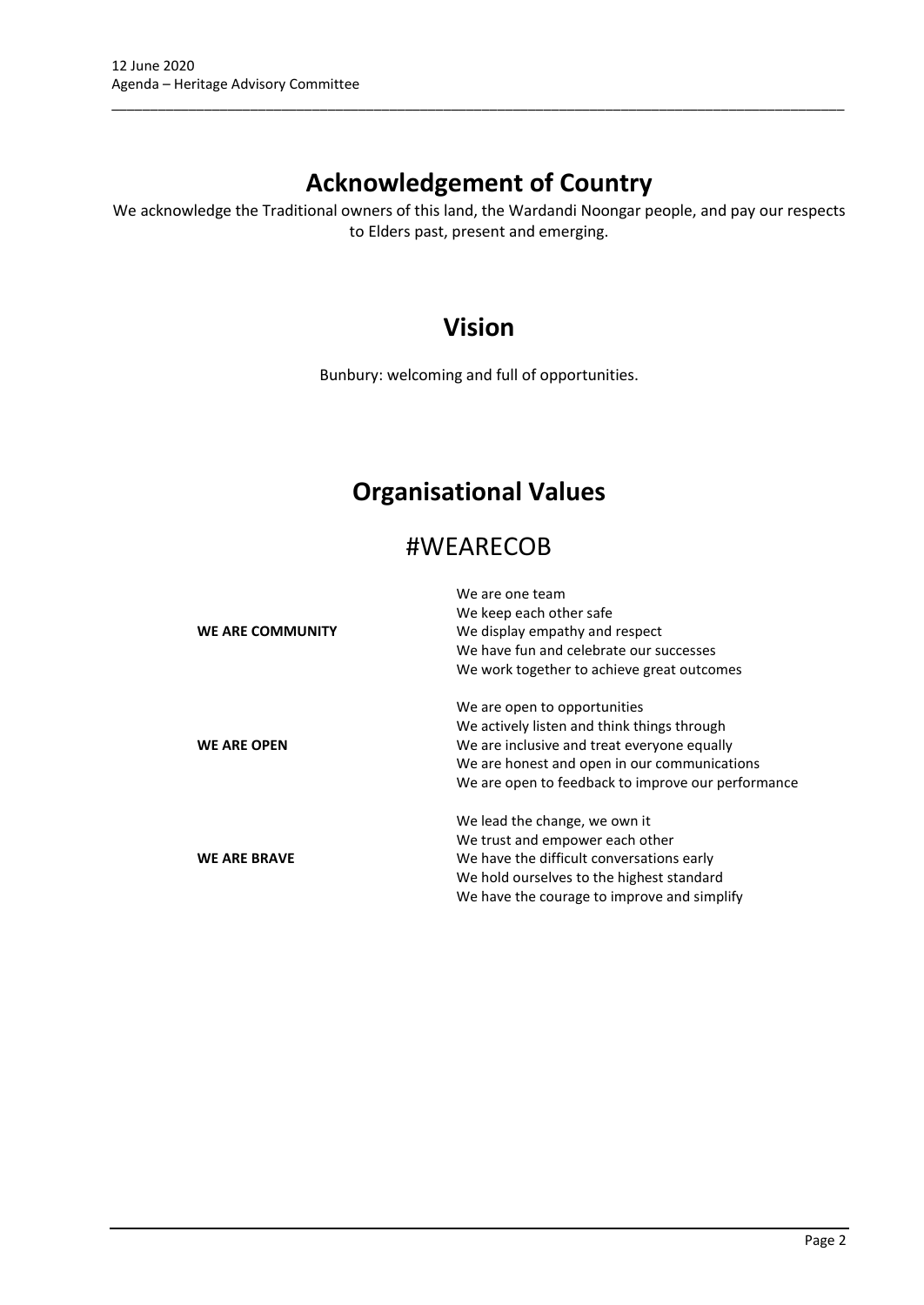

# **Heritage Advisory Committee Notice of Meeting**

Dear Committee Members

The next Ordinary Meeting of the Heritage Advisory Committee will be held in the *Function Room,* 2-4 Stephen Street, Bunbury, on **Friday 12 June 2020** at **4.00pm**.

Signed: **Gary Barbour Director Sustainable Communities**

# **Agenda 12 June 2020**

Members of the public to note that recommendations made by this committee are not final and will be subject to adoption (or otherwise) at a future meeting of the Bunbury City Council.

*Committee Members:*

| <b>Member Name</b>   | <b>Representing</b> |
|----------------------|---------------------|
| Cr Todd Brown        | City of Bunbury     |
| Cr Tresslyn Smith    | City of Bunbury     |
| Mrs Del Ambrosius    | Community           |
| Mr Bernhard Bischoff | Community           |
| Mr Stephen Craddock  | Community           |
| Mr Graham Houghton   | Community           |
| Mr Kent Lyon         | Community           |
| Mr Duncan Rutherford | Community           |
| Mr Peter Suckling    | Community           |

*Support Staff:*

| <b>Name</b>     | <b>Title</b>                                                                          |
|-----------------|---------------------------------------------------------------------------------------|
| Mr Gary Barbour | Director Sustainable Communities                                                      |
| Ms Lacey Brown  | Strategic Planning Officer (Heritage)                                                 |
| Ms Liz Allan    | Executive Assistant (Research and Project) to the<br>Director Sustainable Communities |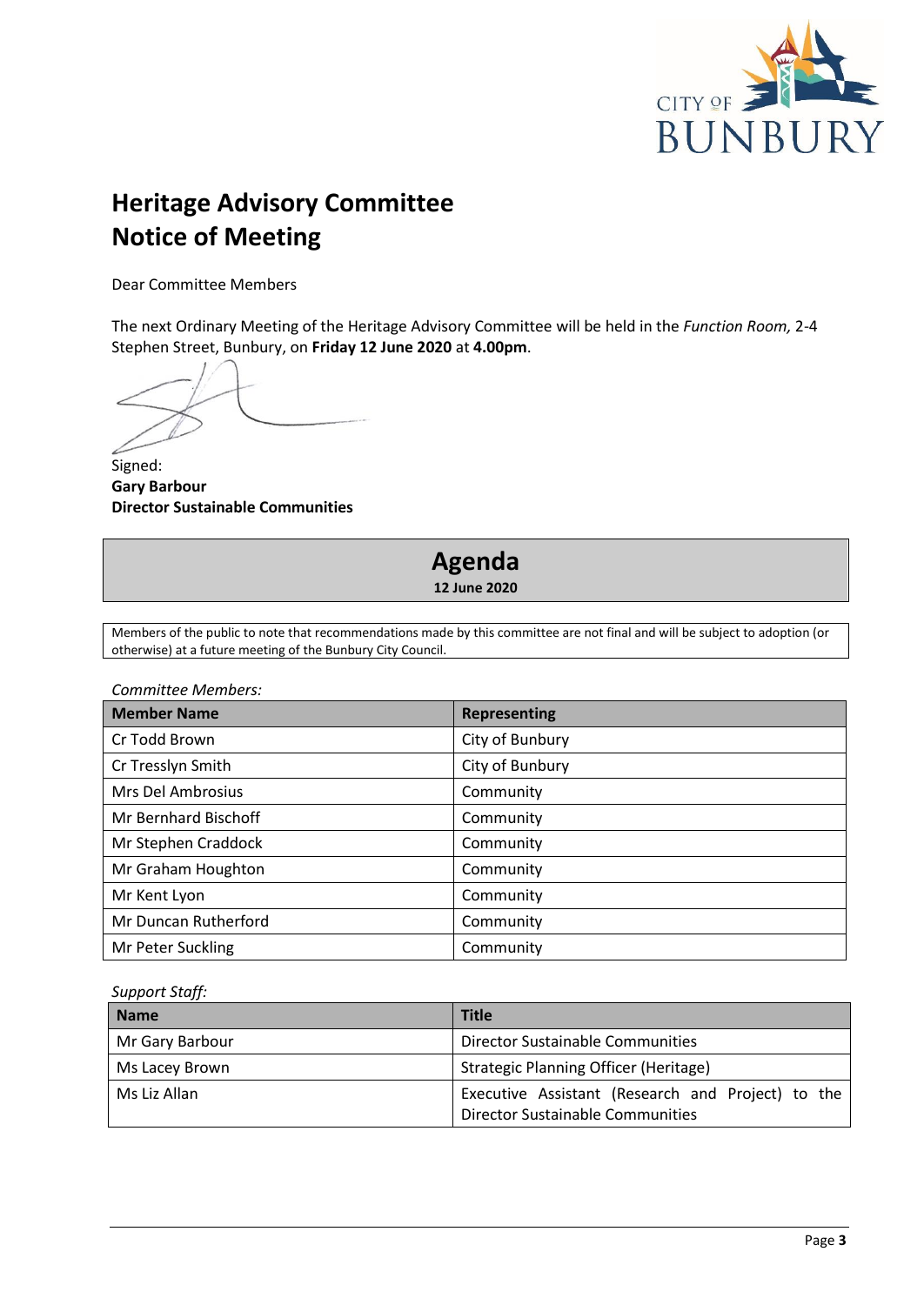# <span id="page-4-0"></span>**1. Declaration of Opening**

The Presiding Member declared the meeting open at \_\_\_\_\_\_ pm.

\_\_\_\_\_\_\_\_\_\_\_\_\_\_\_\_\_\_\_\_\_\_\_\_\_\_\_\_\_\_\_\_\_\_\_\_\_\_\_\_\_\_\_\_\_\_\_\_\_\_\_\_\_\_\_\_\_\_\_\_\_\_\_\_\_\_\_\_\_\_\_\_\_\_\_\_\_\_\_\_\_\_\_\_\_\_\_\_\_\_\_\_\_\_\_

# <span id="page-4-1"></span>**2. Disclaimer**

Not applicable to this committee.

# <span id="page-4-2"></span>**3. Announcements from the Presiding Member**

# <span id="page-4-3"></span>**4. Attendances**

# <span id="page-4-4"></span>**4.1 Apologies**

Apologies have been received from: Peter Suckling, Del Ambrosius and Kent Lyon.

### <span id="page-4-5"></span>**4.2 Approved Leave of Absence**

Nil

# <span id="page-4-6"></span>**5. Declaration of Interest**

IMPORTANT: Committee members to complete a "Disclosure of Interest" form for each item on the agenda in which they wish to disclose a financial/proximity/impartiality interest. They should give the form to the Presiding Member before the meeting commences. After the meeting, the form is to be forwarded to the Administration Services Section for inclusion in the Corporate Financial Disclosures Register.

# <span id="page-4-7"></span>**6. Public Question Time**

Not applicable to this Committee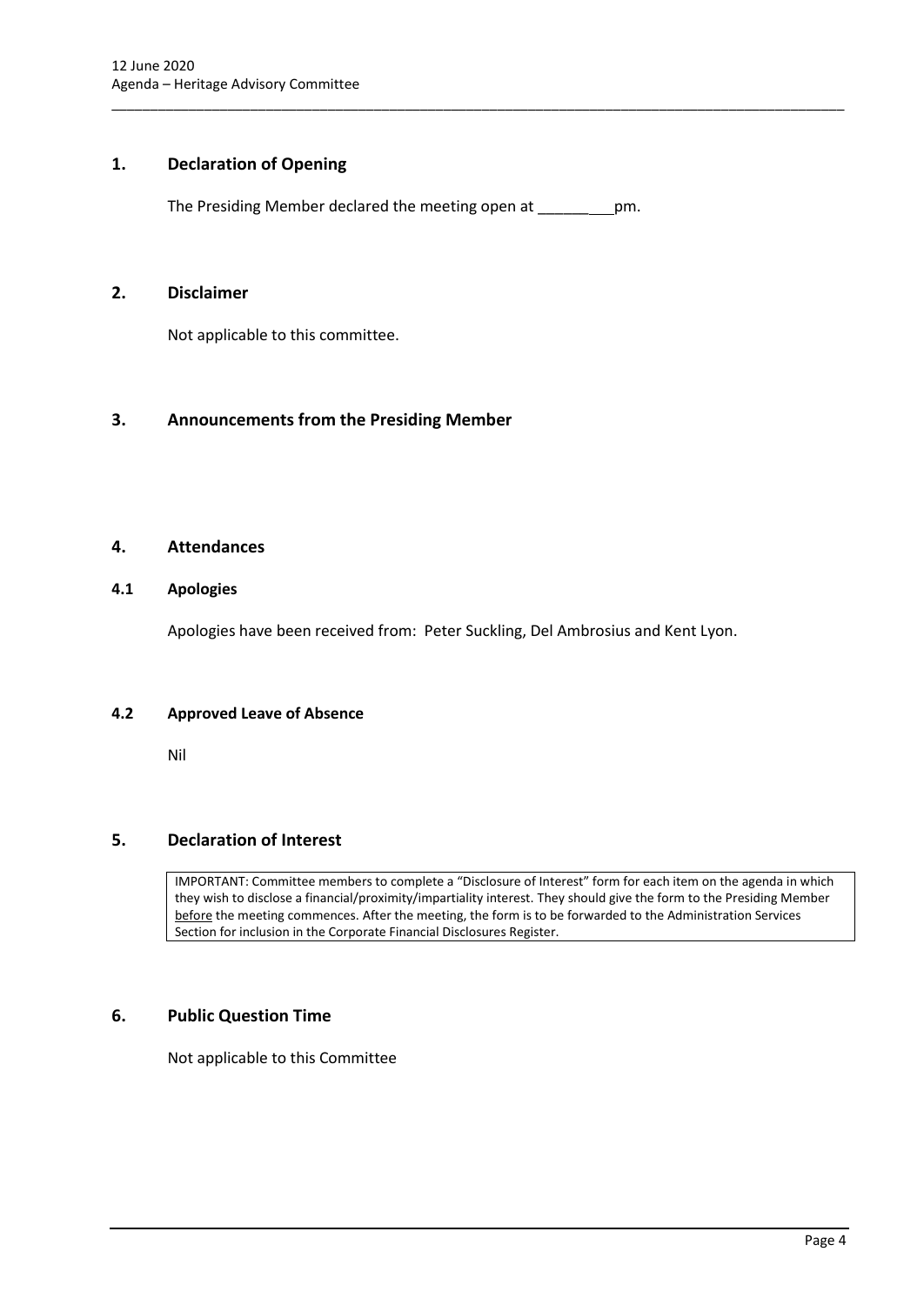# <span id="page-5-0"></span>**7. Confirmation of Minutes**

The Minutes of the Heritage Advisory Committee Meeting held on 12 February 2020 have been circulated

\_\_\_\_\_\_\_\_\_\_\_\_\_\_\_\_\_\_\_\_\_\_\_\_\_\_\_\_\_\_\_\_\_\_\_\_\_\_\_\_\_\_\_\_\_\_\_\_\_\_\_\_\_\_\_\_\_\_\_\_\_\_\_\_\_\_\_\_\_\_\_\_\_\_\_\_\_\_\_\_\_\_\_\_\_\_\_\_\_\_\_\_\_\_\_

# **Recommendation**

The Minutes of the Heritage Advisory Committee Meeting held 12 February 2020 are confirmed as a true and accurate record.

# <span id="page-5-1"></span>**8. Petitions, Presentations and Deputations**

# <span id="page-5-2"></span>**8.1 Petitions**

Nil

### <span id="page-5-3"></span>**8.2 Presentations**

Nil

# <span id="page-5-4"></span>**8.3 Deputations**

Nil

# <span id="page-5-5"></span>**9. Method of Dealing with Agenda Business**

Items are to be dealt with in the order that they appear.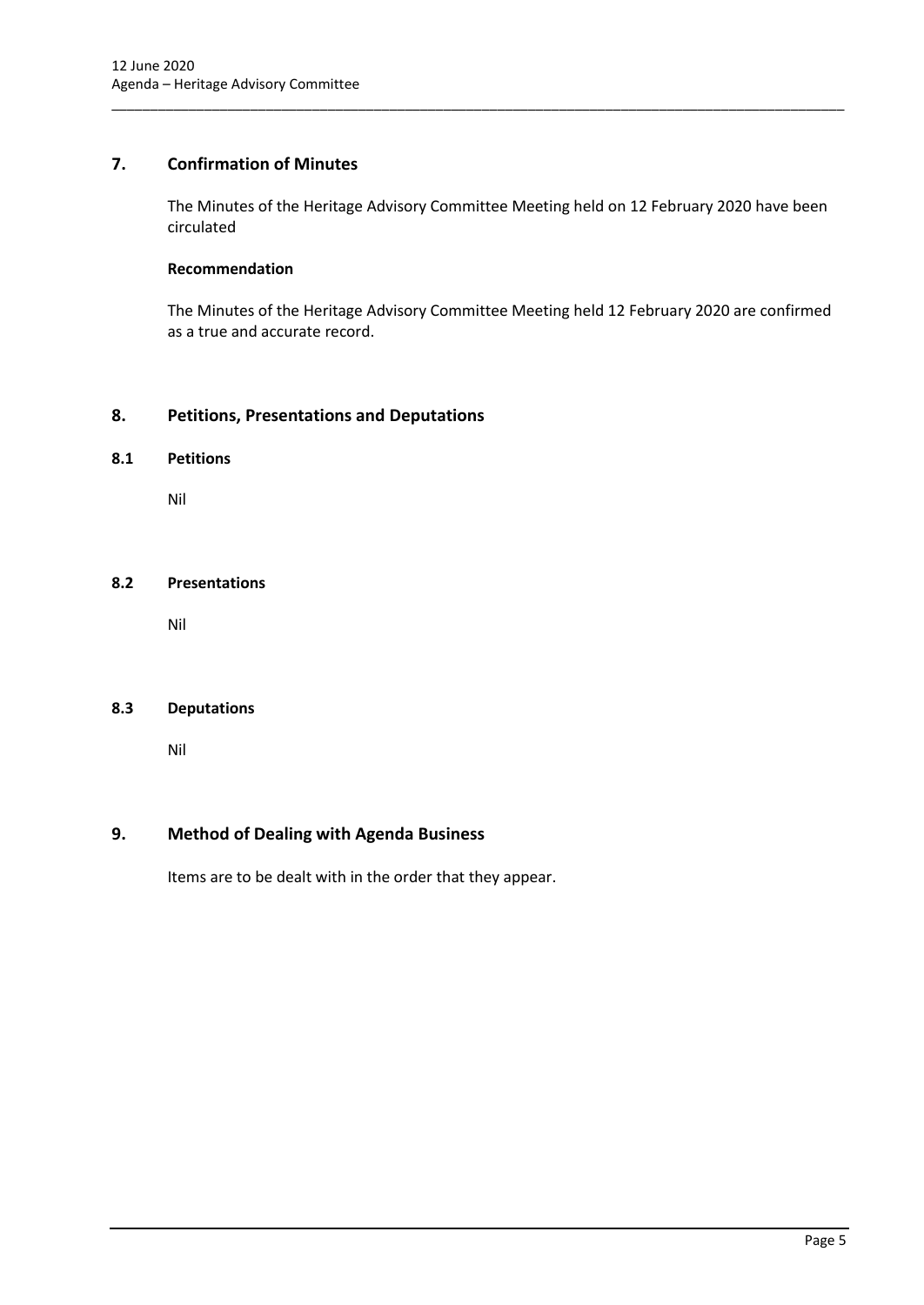# <span id="page-6-0"></span>**10. Reports**

## <span id="page-6-1"></span>**10.1 Demolition of Dwelling and Construction of New Single House, Garage and Shed at Lot 1 (#7) Park Street, Bunbury**

\_\_\_\_\_\_\_\_\_\_\_\_\_\_\_\_\_\_\_\_\_\_\_\_\_\_\_\_\_\_\_\_\_\_\_\_\_\_\_\_\_\_\_\_\_\_\_\_\_\_\_\_\_\_\_\_\_\_\_\_\_\_\_\_\_\_\_\_\_\_\_\_\_\_\_\_\_\_\_\_\_\_\_\_\_\_\_\_\_\_\_\_\_\_\_

| File Ref:                   | P07361                                                        |
|-----------------------------|---------------------------------------------------------------|
| <b>Applicant/Proponent:</b> | Sophine Pfuhl Architect                                       |
| <b>Responsible Officer:</b> | Teshome Tadesse, Planning Officer                             |
| <b>Responsible Manager:</b> | Barbara Macaulay, Acting Manager Sustainability, Planning and |
|                             | Development                                                   |
| Executive:                  | Gary Barbour, Director Sustainable Communities                |
| Authority/Discretion        | ⊠<br>Advocacy<br>Review                                       |
|                             | ⊠<br>Executive/Strategic<br>Quasi-Judicial                    |
|                             | ⊠<br>Legislative<br><b>Information Purposes</b>               |
| <b>Attachments:</b>         | Appendix 1: Location Plan and Photographs                     |
|                             | Appendix 2: Development Plans                                 |
|                             | Appendix 3: Heritage Impact Statement & Structural Engineer's |
|                             | Report                                                        |
|                             | Appendix 4: Schedule of Submissions                           |

### **Summary**

The City of Bunbury has received an application for the demolition of a fire damaged dwelling for the construction of a single house, a garage and a shed at Lot 1(#7) Park Street, East Bunbury. The lot is located in the East Bunbury Heritage Area and the existing dwelling is identified as having 'Moderate Contribution' to the cultural significance and character of the locality.

State Planning Policy 3.5 – Historic Heritage Conservation (SPP3.5) and the City of Bunbury Local Planning Policy 6.1: Heritage Conservation and Development (LPP6.1) provide a policy position to retain contributory heritage buildings, unless the applicant provides clear justification for demolition. Clause 6.6 of SPP 3.5 and Clause 4.1 of LPP6.1 highlight that there will be circumstances where demolition is justified. In this case, the applicant has provided justification for the demolition of the existing dwelling mainly on the grounds of fire damage to the structural integrity of the dwelling. The Heritage Advisor has also provided comment that there had been substantial change to the dwelling that had altered the level of significance and contribution to the heritage area.

It is considered that the applicant has successfully justified the need to demolish the dwelling as outlined in the experts' reports. The only alternative in this case is to allow the demolition of the dwelling to facilitate the development of a proposed new single house and outbuildings that comply with the design guidelines of the LPP6.1.

One objection has been received from the adjoining eastern landowner on the grounds of a proposed reduced setback to this boundary and privacy related matters. The minor variation to the required setback is considered to meet the relevant design principles of State Planning Policy 7.3 Residential Design Codes Volume 1 (R-Codes) and is therefore supported.

For the reasons outlined above and discussed in this report, the application is recommended for approval.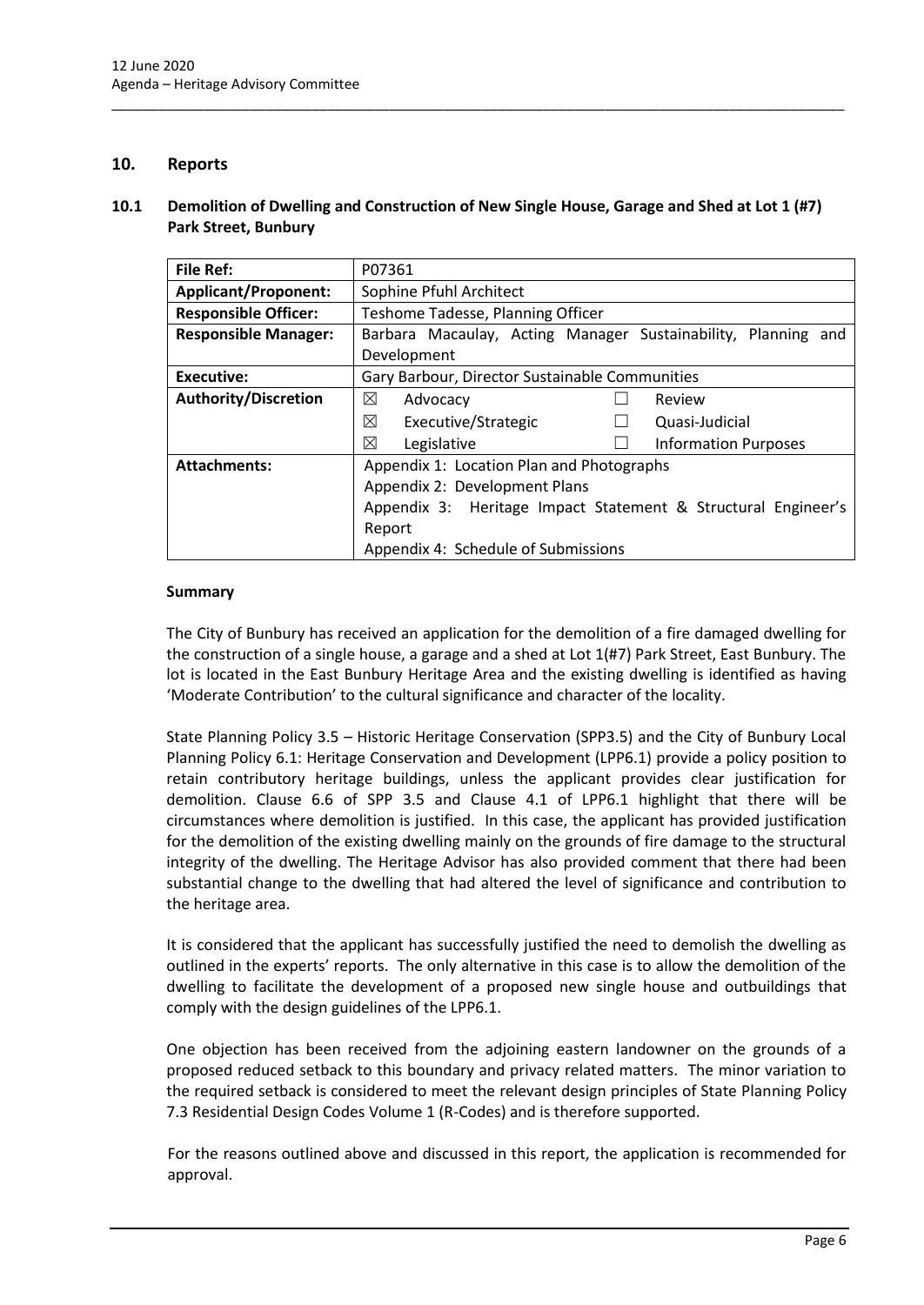# **Executive Recommendation**

That the Heritage Advisory Committee request Council:

1. In accordance with the *Planning and Development Act 2005 (as amended),* to resolve to recommend approval to the demolition of the dwelling at Lot 1 #7 Park Street and the construction of the Single House, the garage and the shed subject to applicable standard and non-standard development conditions including the following:

\_\_\_\_\_\_\_\_\_\_\_\_\_\_\_\_\_\_\_\_\_\_\_\_\_\_\_\_\_\_\_\_\_\_\_\_\_\_\_\_\_\_\_\_\_\_\_\_\_\_\_\_\_\_\_\_\_\_\_\_\_\_\_\_\_\_\_\_\_\_\_\_\_\_\_\_\_\_\_\_\_\_\_\_\_\_\_\_\_\_\_\_\_\_\_

- 1.1 An archival record to be compiled and presented to the City prior to the demolition of the dwelling at Lot 1 #7 Park Street to the satisfaction of the City.
- 1.2 All development shall be in accordance with the approved development plans dated 29.04.2020.
- 2. Formally advise the applicant/owner that it is their responsibility to ensure that the proposed demolition of the dwelling and development onsite comply with all other applicable legislation, local laws and/or licence requirements that may relate to the development.

# **Strategic Relevance**

| Theme 1<br>Goal                   | Our community and culture<br>A safe, healthy and cohesive community with a rich cultural life, and supportive<br>social environment.                    |
|-----------------------------------|---------------------------------------------------------------------------------------------------------------------------------------------------------|
| Objective 1.5                     | Arts, culture, heritage and events that enrich our understanding and enjoyment<br>of life, celebrate our identity and bring the community together.     |
| Theme 3<br>Goal<br>Objective 3.3: | Our places and spaces<br>A natural and built environment that reflects Bunbury's core values.<br>High-quality urban design, well-planned neighbourhoods |

### **Regional Impact Statement**

Not applicable

### **Background**

A summary table of details relating to the subject site is as follows:

| <b>Property Address:</b>  | Lot 1 (#7) Park Street, Bunbury               |
|---------------------------|-----------------------------------------------|
| Zoning:                   | Residential R15/40                            |
| <b>Existing Land Use:</b> | Single Dwelling                               |
| Lot Area:                 | 549.76 $m2$                                   |
| Heritage:                 | Located within the East Bunbury Heritage Area |

The location plan and photographs are **attached** at Appendix 1. The proposed development plans for the new dwelling, garage and outbuilding are **attached** at Appendix 2.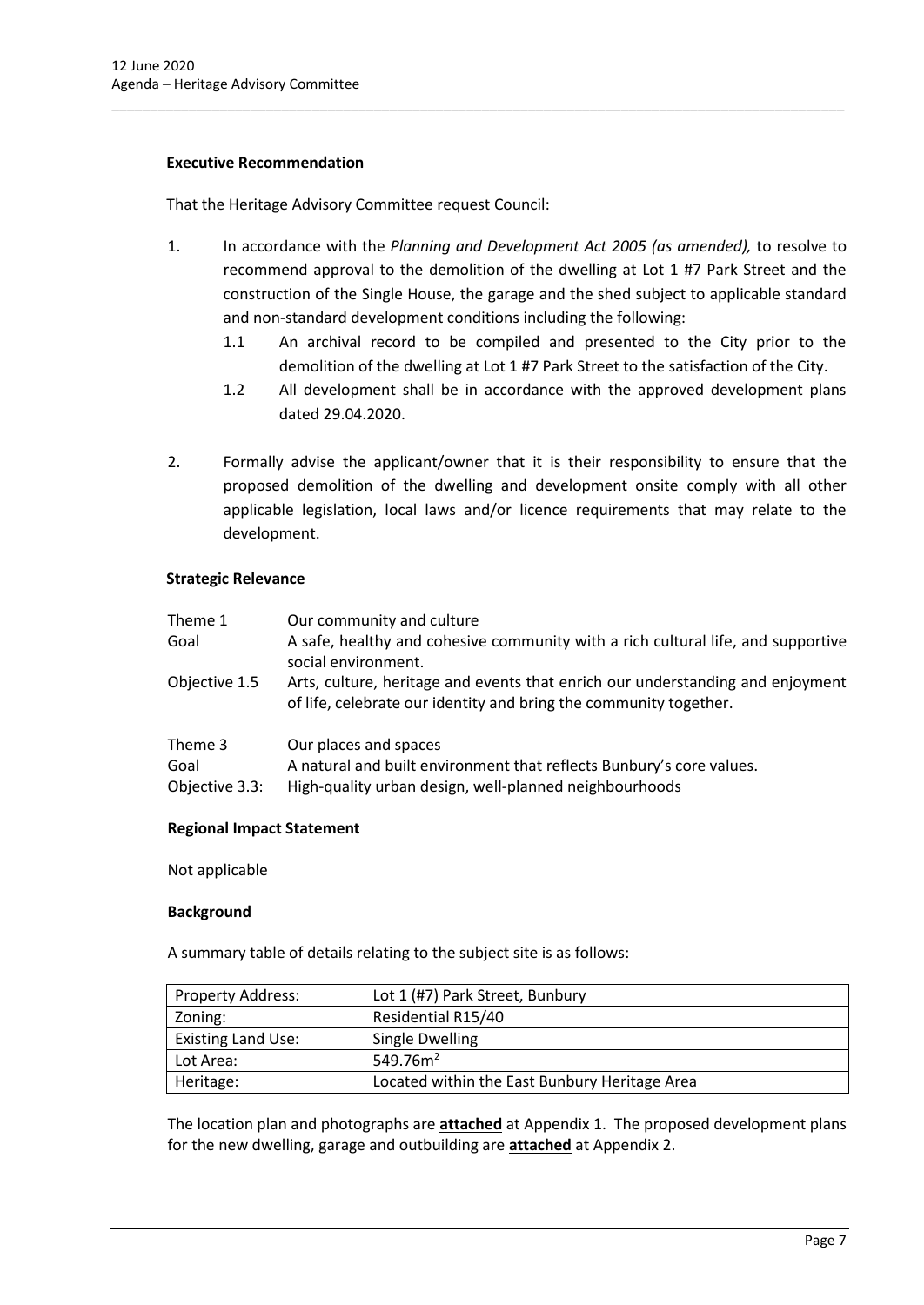The subject site is included in the East Bunbury Heritage Area, however it is not an individual Heritage Place contained on the City of Bunbury Heritage List. The existing dwelling is a single storey timber cottage constructed in the 1930-1940s, situated on an irregular shaped lot and is surrounded by similar timber cottages.

\_\_\_\_\_\_\_\_\_\_\_\_\_\_\_\_\_\_\_\_\_\_\_\_\_\_\_\_\_\_\_\_\_\_\_\_\_\_\_\_\_\_\_\_\_\_\_\_\_\_\_\_\_\_\_\_\_\_\_\_\_\_\_\_\_\_\_\_\_\_\_\_\_\_\_\_\_\_\_\_\_\_\_\_\_\_\_\_\_\_\_\_\_\_\_

The dwelling was subject to a fire 12 months ago which has damaged approximately 55% of the original structural jarrah members, as well as significant damage to the corrugated steel roof. The subject site has subsequently been sold with the new landowners seeking to demolish the existing dwelling and construct a new dwelling in accordance with the City's Local Planning Policy 6.1: Heritage Conservation and Development.

The Heritage Impact Statement and Structural Engineer Report is **attached** at Appendix 3.

# **Council Policy Compliance**

Local Planning Policy 6.1: Heritage Conservation and Development (LPP6.1) Local Planning Policy 6.2: Heritage Listing, Assessment and Concessions

### **Legislative Compliance**

The following statutory planning instruments of the State Planning Framework and Local Planning Framework are applicable to the assessment of this application for development approval:

- *Planning and Development Act 2005 (as amended);*
- *Planning and Development (Local Planning Schemes) Regulations 2015;*
- City of Bunbury Local Planning Scheme No.8 (LPS8);
- City of Bunbury Heritage List;
- State Planning Policy 3.5: Historic Heritage Conservation;

### **Officer Comments**

The subject development application has two components; the proposed demolition of existing dwelling; and proposed construction of a new single house, a garage and a shed (outbuildings).

*1. Demolition of Existing Dwelling*

Clause 4.1(d) of Local Planning Policy (LPP6.1) Heritage Conservation and Development identifies that there are circumstances where demolition is justified, however needs to demonstrate the following specific requirements:

*"Demolition approval will not be considered on the grounds of economic / other gain for the redevelopment of the land; however, the local government may consider demolition approval on the grounds of structural inadequacy, subject to a structural engineer's report undertaken by a suitably qualified engineer. This will need to be considered with the Heritage Impact Statement."*

The justification report submitted by the applicant includes a Heritage Impact Statement (HIS) and a Structural Report prepared by a Structural Engineer in accordance with the LPP6.1 requirement. The HIS report outlines the following matters to justify the need to demolish the existing dwelling onsite:

• the existing timber cottage is neglected, dilapidated and in disrepair;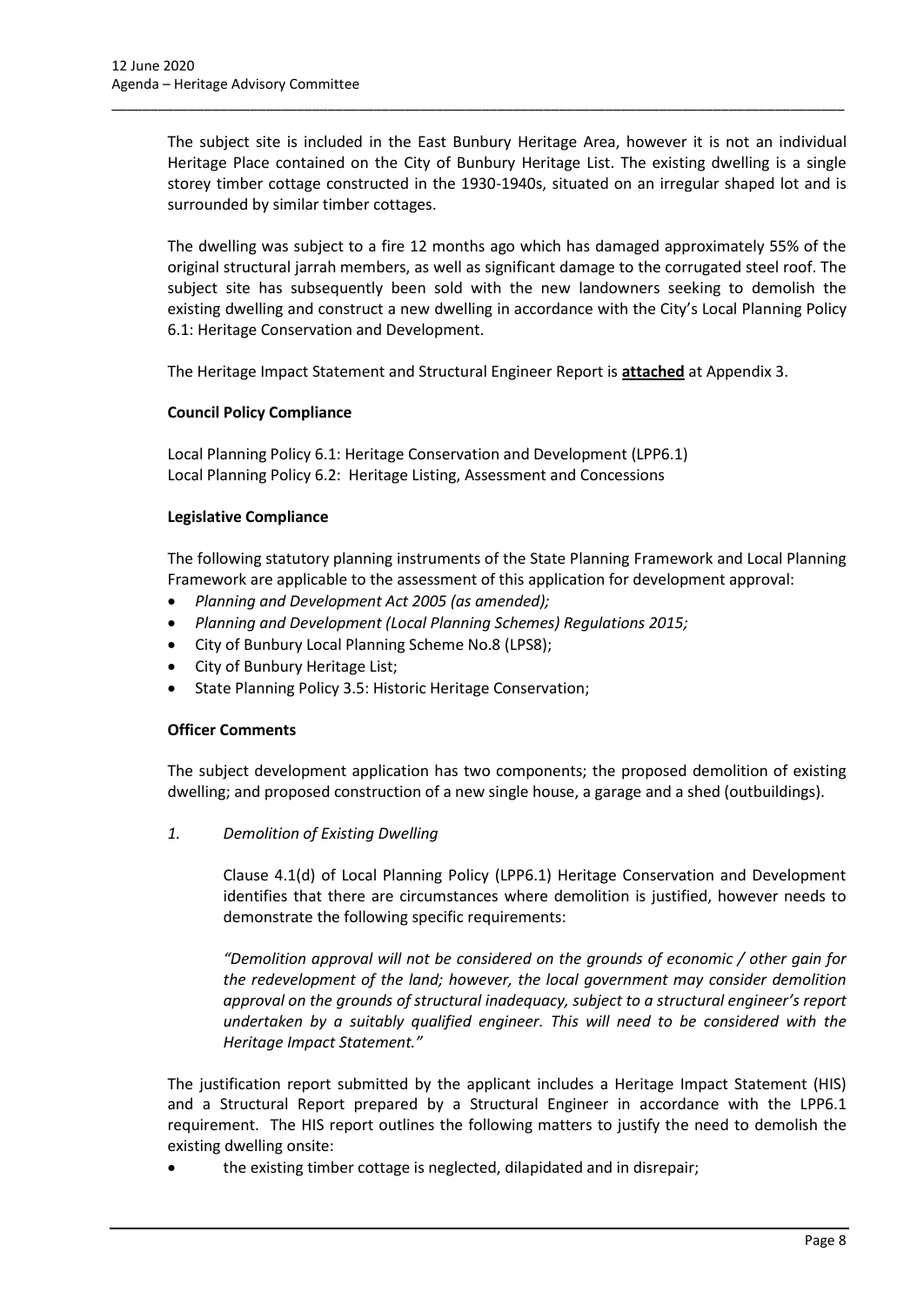• significant alterations and additions have occurred that have little cultural and heritage value; and

\_\_\_\_\_\_\_\_\_\_\_\_\_\_\_\_\_\_\_\_\_\_\_\_\_\_\_\_\_\_\_\_\_\_\_\_\_\_\_\_\_\_\_\_\_\_\_\_\_\_\_\_\_\_\_\_\_\_\_\_\_\_\_\_\_\_\_\_\_\_\_\_\_\_\_\_\_\_\_\_\_\_\_\_\_\_\_\_\_\_\_\_\_\_\_

• the property was damaged by fire with approximately 55% of the internal and external walls damaged including the roof.

The accompanying structural report to the HIS (Structural Condition Survey - SCS) prepared by Structerre Consulting outlines that the structural integrity of the dwelling damaged by the fire event has been compromised. The main findings of the survey are outlined as follows:

- the fire weakened overall structure and the roof support; and
- the roof sheeting may cave in due to future weather events, potentially posing a risk to any occupants of the residence.

The report concludes that there is sufficient damage to justify the demolition of the residence in its entirety.

*1. Construction of a new single house, a garage and a shed (outbuilding).*

Clause 5.8.1 of the LPP6.1 outlines the design guidelines to address heritage requirements for new dwellings within the heritage area. The guidelines specify that the construction of new buildings should respect the qualities of existing buildings. There is no requirement to replicate building styles, however new dwellings should be designed to 'fit in' with the existing streetscape. The proposed dwelling will feature weatherboard cladding to front elevation and a gable roof. The building materials are not direct copy but respects the existing dwellings in the immediate locality and therefore are considered to fit in with the streetscape.

The guidelines outline that new dwellings should follow traditional pattern in terms of form, scale, general size and shape or other design features in the immediate locality. The proposed dwelling presents as a cottage dwelling when viewed from Park Street which is typical of the East Bunbury Heritage area, however significantly bigger floor area behind the street setback. Officers consider that the overall setting of the dwelling at the street frontage respects the dwelling typology in the locality.

In addition to the above, the new dwelling includes a front verandah similar to that of other East Bunbury Heritage Area dwellings and the roof is between 25 $^{\circ}$  and 35 $^{\circ}$  roof pitch which is consistent with the LPP6.1. As such, the proposed new dwelling is recommended for approval.

# *2. Comments from the Regional Heritage Advisor*

The Regional Heritage Advisor has advised that the proposal can be supported as the applicant has incorporated the recommendations provided at meetings held previously with the applicant. The Regional Heritage Advisor advised:

"I have reviewed the attached documents regarding the demolition of 7 Park St and the construction of a new house. We have previously met with the proponents and the proposal now submitted has incorporated the recommendations made at that time. Given that the place was already substantially altered in its detail and the subsequent fire damage which renders much of the building not retainable, the demolition is supported.

Further the proposed new dwelling is supported as it has incorporated changes to the roof and windows as recommended in our earlier discussions."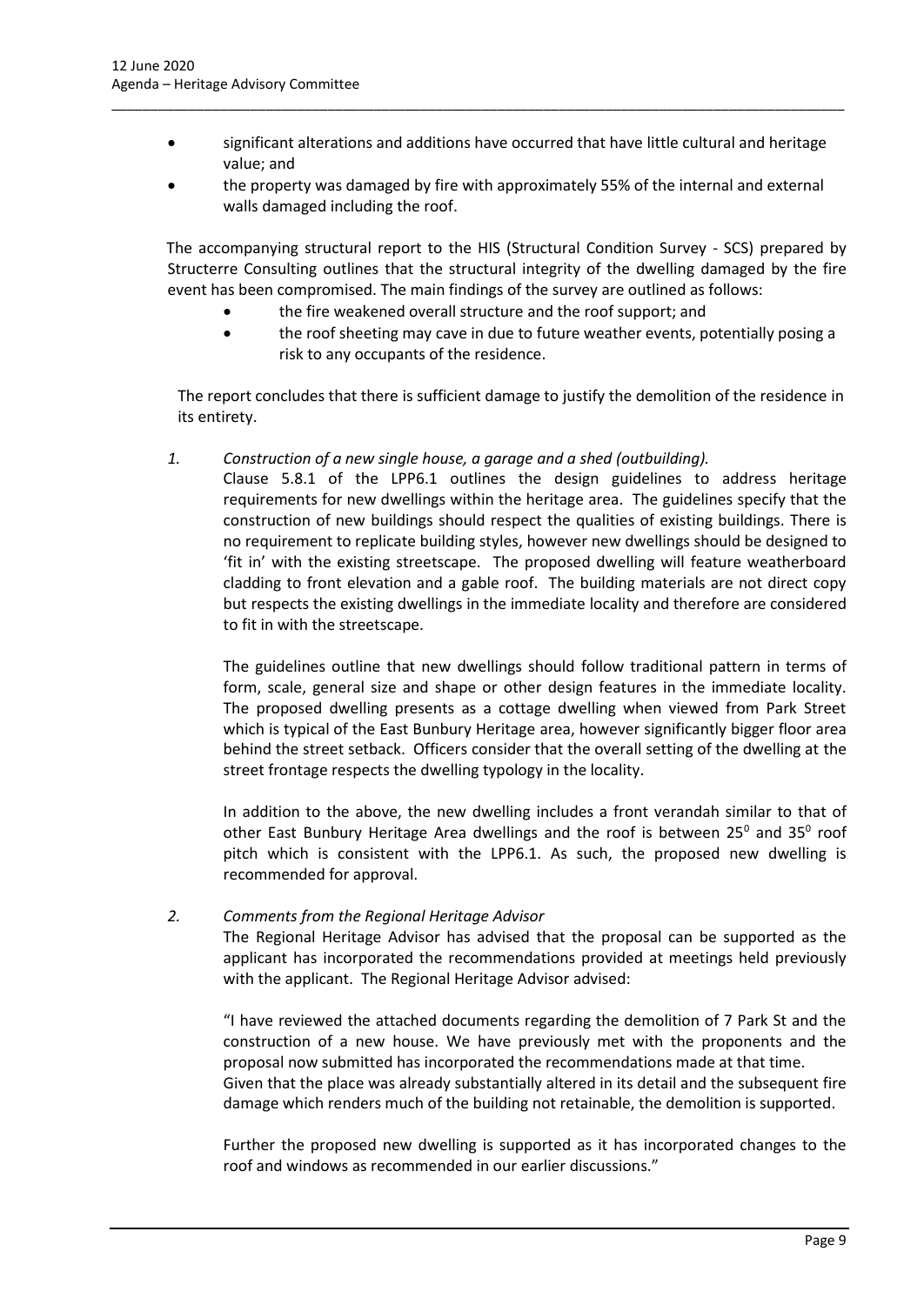In addition, the City's Strategic Planner (Heritage) has advised that the proposal is acceptable, as it is considered to present well to the streetscape and incorporates design elements as previously advised. It was noted that the proposed dwelling has a building articulation issue on the east elevation. This elevation is behind the street frontage, and there are no provisions or standards under the R-Codes requiring the articulation of building on a side boundary. It is noted that the proposed design fits the irregular shape of the lot and maximises the development potential of the site.

\_\_\_\_\_\_\_\_\_\_\_\_\_\_\_\_\_\_\_\_\_\_\_\_\_\_\_\_\_\_\_\_\_\_\_\_\_\_\_\_\_\_\_\_\_\_\_\_\_\_\_\_\_\_\_\_\_\_\_\_\_\_\_\_\_\_\_\_\_\_\_\_\_\_\_\_\_\_\_\_\_\_\_\_\_\_\_\_\_\_\_\_\_\_\_

# *Conclusion*

Officers consider that the applicant has addressed the City's Local Planning Policy 6.1 requirements for the demolition of the existing dwelling. The Heritage Impact Statement (HIS) and Structural Report outlines that the structural integrity of the dwelling damaged by the fire event has been compromised and should be demolished.

The proposal is considered to comply with the design guidelines and existing housing typology within the East Bunbury Heritage Area. Therefore, it is recommended that the proposal is supported for approval.

# **Analysis of Financial and Budget Implications**

This application for demolition and development approval relates to private property, and therefore, the effect of the recommendation has no direct budgetary or financial implications for the City of Bunbury.

# **Community Consultation**

The application was advertised for public consultation from 11 May to 26 May 2020 with a letter posted to the immediate adjoining landowner at 9 Park Street regarding boundary setback variation and being advertised on the City's website and local newspaper. No objections were received from the general public, however the adjoining landowner objected the proposed boundary setback variation. A schedule of submissions is **attached** at Appendix 4.

### **Councillor/Officer Consultation**

The application for development approval has been referred to the City of Bunbury's Development Coordination Unit (DCU) for professional advice and technical assessment prior to the finalisation of this report.

### **Consultation with the applicant**

The applicant was advised of the need to consult with the Heritage Advisory Committee and of the draft officer recommendation.

### **Timeline: Council Decision Implementation**

This will be referred to Council for consideration. It is anticipated that the turnaround will be approximately four weeks.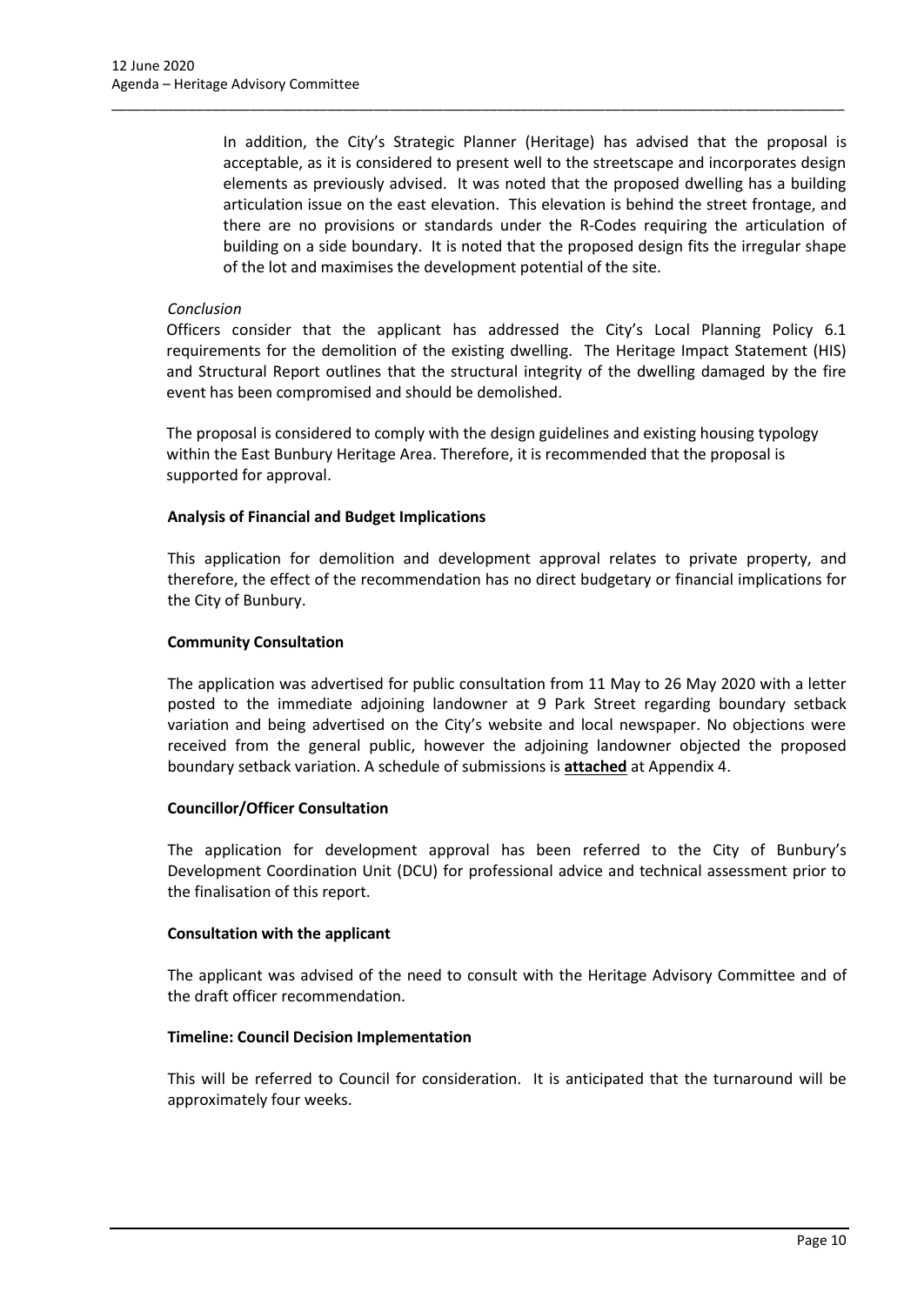# <span id="page-11-0"></span>**10.2 City of Bunbury Heritage Awards 2020**

| <b>File Ref:</b>            | COB/2778                                                         |  |
|-----------------------------|------------------------------------------------------------------|--|
| <b>Applicant/Proponent:</b> | <b>Internal Report</b>                                           |  |
| <b>Responsible Officer:</b> | Lacey Brown, Strategic Planning Officer (Heritage)               |  |
| <b>Responsible Manager:</b> | Barbara Macaulay, Acting Manager Sustainability, Planning<br>and |  |
|                             | Development                                                      |  |
| Executive:                  | Gary Barbour, Director Sustainable Communities                   |  |
| <b>Authority/Discretion</b> | Review<br>Advocacy                                               |  |
|                             | Executive/Strategic<br>Quasi-Judicial                            |  |
|                             | Legislative<br>$\times$<br><b>Information Purposes</b>           |  |
| <b>Attachments:</b>         | Nil                                                              |  |

\_\_\_\_\_\_\_\_\_\_\_\_\_\_\_\_\_\_\_\_\_\_\_\_\_\_\_\_\_\_\_\_\_\_\_\_\_\_\_\_\_\_\_\_\_\_\_\_\_\_\_\_\_\_\_\_\_\_\_\_\_\_\_\_\_\_\_\_\_\_\_\_\_\_\_\_\_\_\_\_\_\_\_\_\_\_\_\_\_\_\_\_\_\_\_

#### **Summary**

The City of Bunbury Heritage Awards were presented on 13 March 2020. The purpose of this report is for the Heritage Advisory Committee to note the awardees.

### **Executive Recommendation**

That the Heritage Advisory Committee note the outcomes of these awards and be congratulated on their efforts and commitment to encouraging high quality heritage outcomes.

#### **Strategic Relevance**

| Theme 4:<br>Goal: | Our City<br>Civic leadership, partnerships and sound governance in delivering with and for                                                                    |  |
|-------------------|---------------------------------------------------------------------------------------------------------------------------------------------------------------|--|
|                   | the community.<br>Objective 4.2: A highly-engaged and involved community, working together on strategy                                                        |  |
|                   | development and implementation.                                                                                                                               |  |
| Theme 3:          | Our places and spaces                                                                                                                                         |  |
| Goal:             | A natural and built environment that reflects Bunbury's core values.                                                                                          |  |
| Objective 3.3     | High-quality urban design, well planned neighbourhoods with housing choice,<br>and appropriate provision for diverse land uses to meet the community's needs. |  |

# **Regional Impact Statement**

Heritage is important for the community and has environmental, economic and social benefits as a resource for present and future generations. The City of Bunbury recognises the importance of promoting and rewarding quality heritage outcomes within its local government area to align with contemporary community values.

### **Background**

The biennial City of Bunbury Heritage Awards aim to raise awareness of the importance of the City's unique heritage; to advance conservation principles and practice; and to acknowledge and encourage excellence in conservation of heritage places and sites.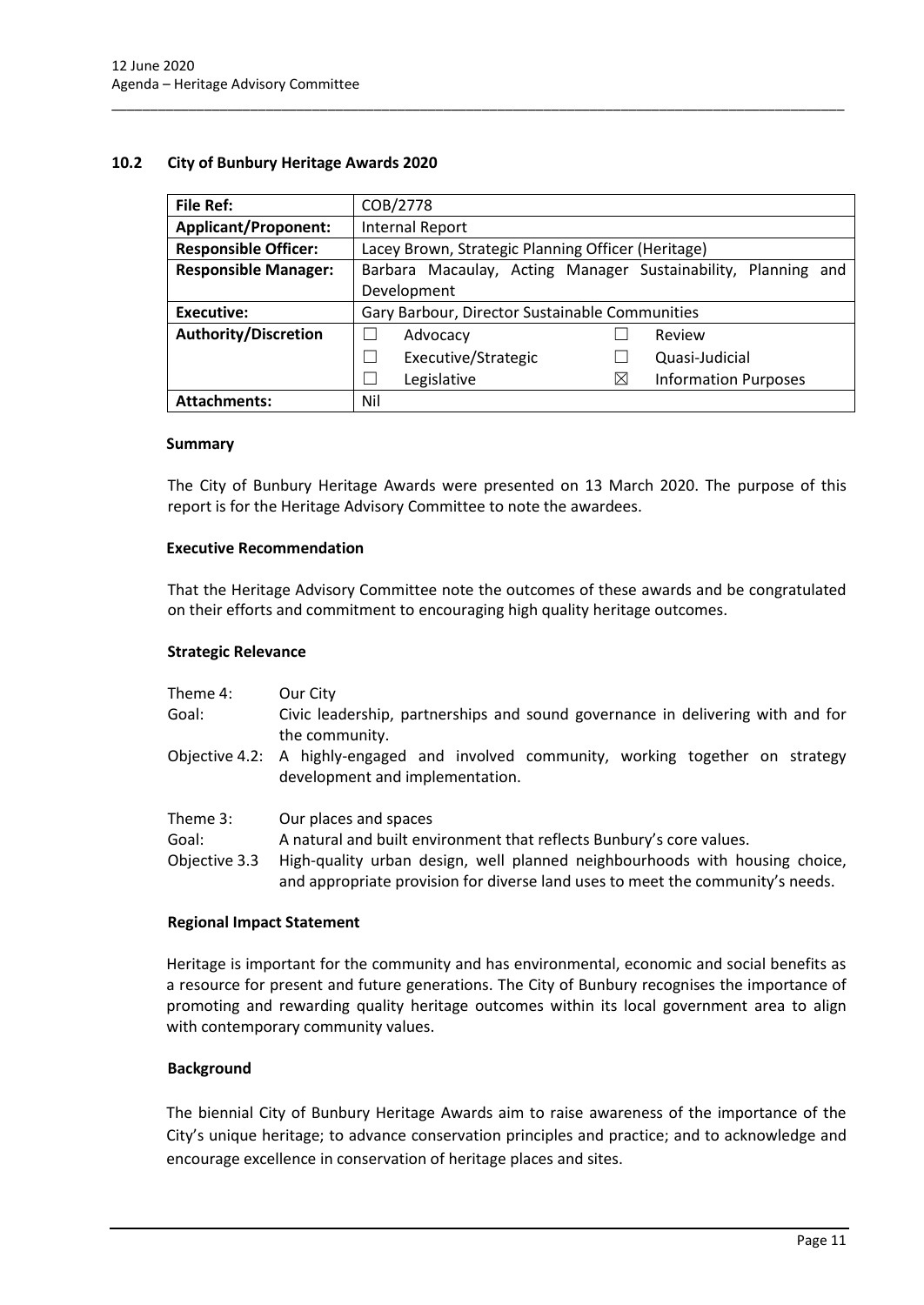There are two award categories:

• City of Bunbury Award for Excellence in Heritage Building Design and Conservation Work

\_\_\_\_\_\_\_\_\_\_\_\_\_\_\_\_\_\_\_\_\_\_\_\_\_\_\_\_\_\_\_\_\_\_\_\_\_\_\_\_\_\_\_\_\_\_\_\_\_\_\_\_\_\_\_\_\_\_\_\_\_\_\_\_\_\_\_\_\_\_\_\_\_\_\_\_\_\_\_\_\_\_\_\_\_\_\_\_\_\_\_\_\_\_\_

• City of Bunbury Award for Outstanding Heritage Promotion

#### **Council Policy Compliance**

Not applicable

#### **Legislative Compliance**

Not applicable

#### **Officer Comments**

The awards are an incentive to recognise and celebrate outstanding heritage work and promotion. The judging panel consisted of Cr Smith (Presiding Member HAC), Del Ambrosius (Community Member HAC) and Lacey Brown (Strategic Planning Officer (Heritage)). It was noted that all nominations were of a high standard.

The awards were presented by the Presiding Member of HAC, Cr Smith, in the Council Chamber Function Room on 13 March, 2020. Finalists, key heritage stakeholders and representatives from the Council, Executive Leadership Team and the Heritage Advisory Committee were in attendance. The awardees were:

### Award 1

*City of Bunbury – Award for Excellence in Heritage Building Design and/or Conservation Work*  Winner: Community organisation – Anglican Diocese of Bunbury and Anglican Parishes of Bunbury and Carey Park

(St Boniface Cathedral (1960) and St Mark's Church and Graveyard (1842))

Winner: Private – Bewsher Family and Bevan Dix (Bewsher Timber Grave Marker, St Mark's Graveyard)

Award 2

*City of Bunbury – Award for Outstanding Heritage Promotion* Winner: Joseph Caruso (Tarry Property Investments) (Old Bunbury Post Office and Bonded Store (fmr) 1864)

Certificate of Merit: Norm Flynn – local playwright and bush poet Certificate of Merit: Megan Lawless – Memories of Bunbury

### **Analysis of Financial and Budget Implications**

There are no financial or budget associated with this report.

#### **Community Consultation**

The results for the 2020 City of Bunbury Heritage Awards were advertised in the local newspapers and on the City of Bunbury Facebook page.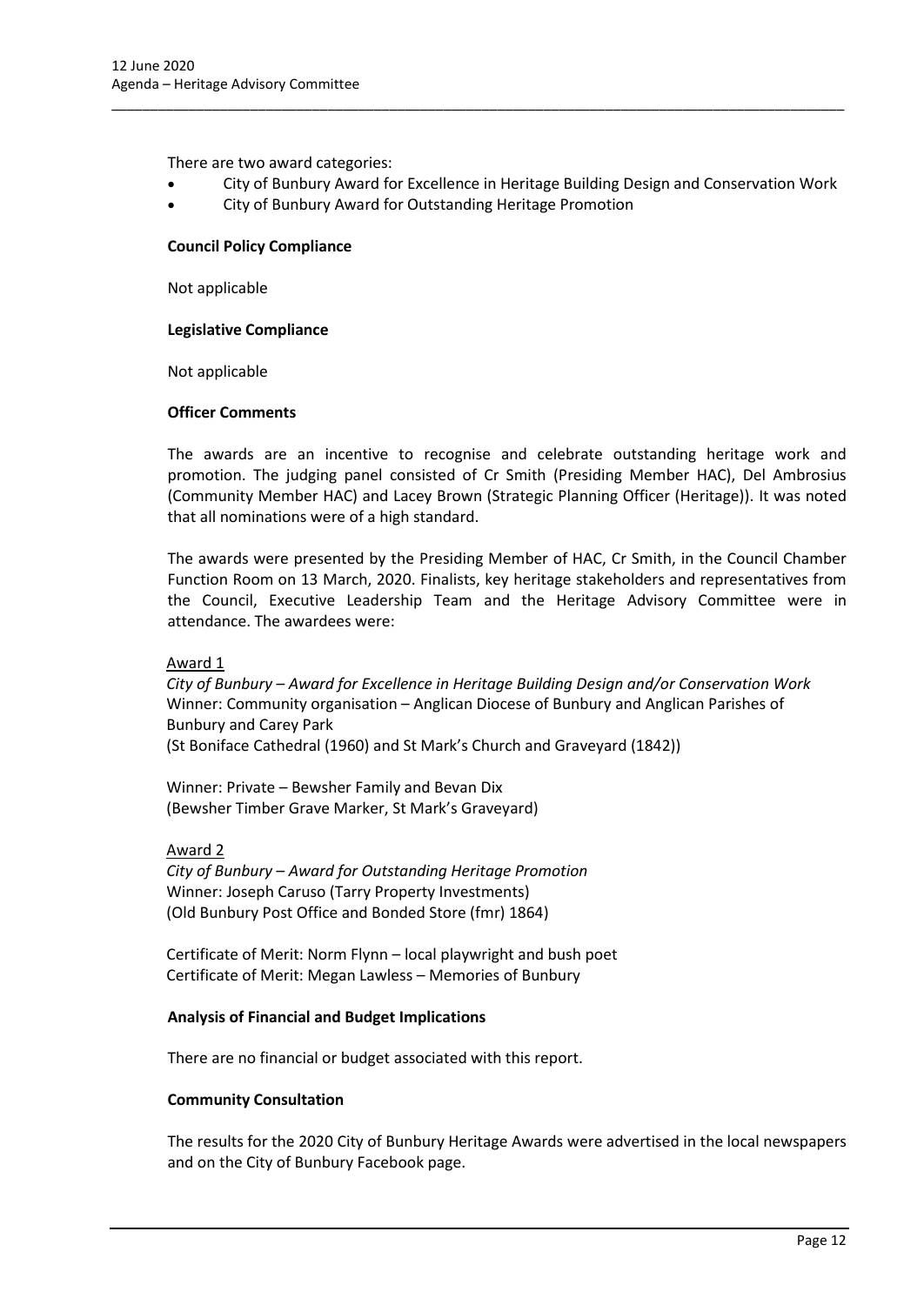# **Councillor/Officer Consultation**

Not applicable

# **Applicant Consultation**

Not applicable

# **Timeline: Council Decision Implementation**

\_\_\_\_\_\_\_\_\_\_\_\_\_\_\_\_\_\_\_\_\_\_\_\_\_\_\_\_\_\_\_\_\_\_\_\_\_\_\_\_\_\_\_\_\_\_\_\_\_\_\_\_\_\_\_\_\_\_\_\_\_\_\_\_\_\_\_\_\_\_\_\_\_\_\_\_\_\_\_\_\_\_\_\_\_\_\_\_\_\_\_\_\_\_\_

Not applicable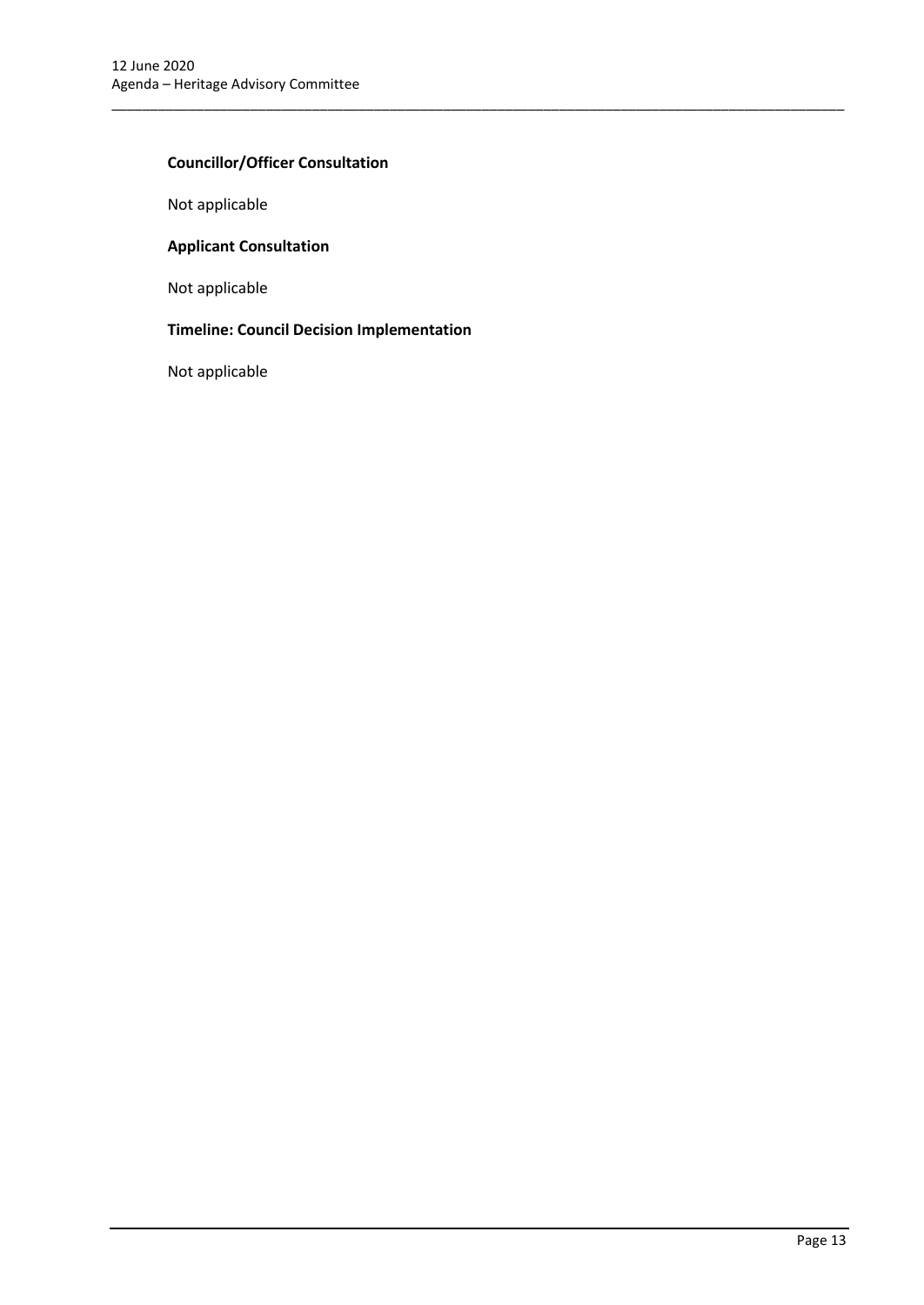# <span id="page-14-0"></span>**10.3 Draft Conservation Management Plan – Convent of Mercy Group (fmr) (BRAG)**

\_\_\_\_\_\_\_\_\_\_\_\_\_\_\_\_\_\_\_\_\_\_\_\_\_\_\_\_\_\_\_\_\_\_\_\_\_\_\_\_\_\_\_\_\_\_\_\_\_\_\_\_\_\_\_\_\_\_\_\_\_\_\_\_\_\_\_\_\_\_\_\_\_\_\_\_\_\_\_\_\_\_\_\_\_\_\_\_\_\_\_\_\_\_\_

| <b>File Ref:</b>            | COB/2659                                                         |
|-----------------------------|------------------------------------------------------------------|
| <b>Applicant/Proponent:</b> | Internal                                                         |
| <b>Responsible Officer:</b> | Lacey Brown, Strategic Planning Officer (Heritage)               |
| <b>Responsible Manager:</b> | Barbara Macaulay, Acting Manager Sustainability, Planning<br>and |
|                             | Development                                                      |
| Executive:                  | Gary Barbour, Director Sustainable Communities                   |
| <b>Authority/Discretion</b> | Advocacy<br>Review                                               |
|                             | ⊠<br>Executive/Strategic<br>Quasi-Judicial                       |
|                             | Legislative<br><b>Information Purposes</b>                       |
| <b>Attachments:</b>         | Appendix 5: Draft Conservation Management Plan                   |

### **Summary**

The purpose of this report is to request endorsement of the draft Conservation Management Plan for the Convent of Mercy Group (fmr) to provide clear guidance regarding the ongoing conservation and management of the site's heritage values.

### **Executive Recommendation**

That the Heritage Advisory Committee recommend that Council:

- 1. Endorse the Conservation Management Plan for the Convent of Mercy Group (fmr) as **attached** at Appendix 5; and
- 2. Directs all maintenance and refurbishment works for the Convent of Mercy Group (fmr) be consistent with the recommendations of the Conservation Management Plan, subject to future budget deliberations and work schedules.

### **Strategic Relevance**

| Theme 4:      | Our City                                                                                                                                                      |
|---------------|---------------------------------------------------------------------------------------------------------------------------------------------------------------|
| Goal:         | Civic leadership, partnerships and sound governance in delivering with and for<br>the community.                                                              |
|               | Objective 4.2: A highly-engaged and involved community, working together on strategy<br>development and implementation.                                       |
| Theme 3:      | Our places and spaces                                                                                                                                         |
| Goal:         | A natural and built environment that reflects Bunbury's core values.                                                                                          |
| Objective 3.3 | High-quality urban design, well planned neighbourhoods with housing choice,<br>and appropriate provision for diverse land uses to meet the community's needs. |

### **Regional Impact Statement**

The Convent of Mercy Group (fmr) has been an important focus for the community of Bunbury since 1897. The Conservation Management Plan will assist with the long-term conservation in a manner commensurate with the inclusion of this place on the State Register of Heritage Places.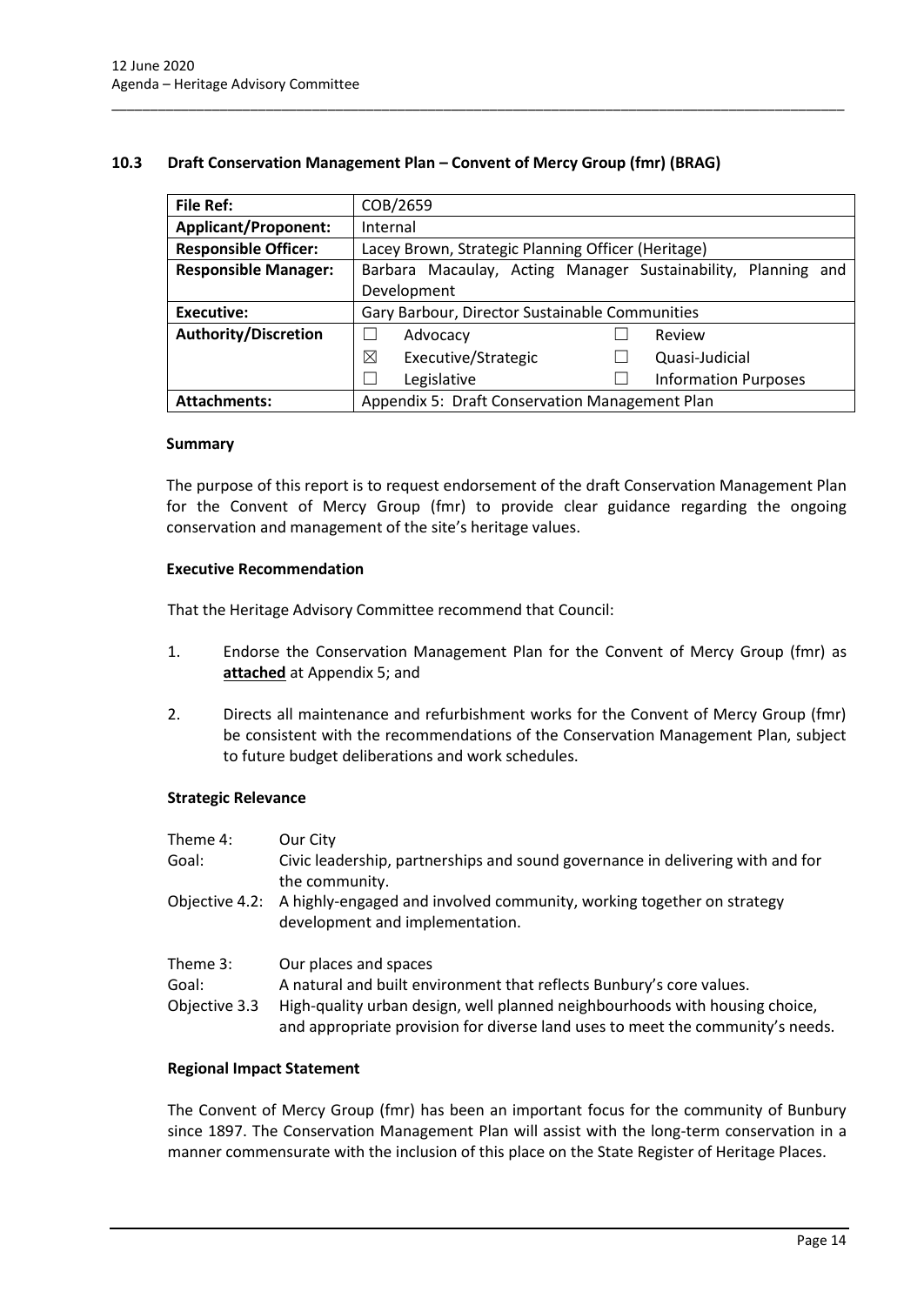# **Background**

The Convent of Mercy Group (fmr) was entered in the State Register of Heritage Places on a permanent basis in 2000, with the following Statement of Significance:

\_\_\_\_\_\_\_\_\_\_\_\_\_\_\_\_\_\_\_\_\_\_\_\_\_\_\_\_\_\_\_\_\_\_\_\_\_\_\_\_\_\_\_\_\_\_\_\_\_\_\_\_\_\_\_\_\_\_\_\_\_\_\_\_\_\_\_\_\_\_\_\_\_\_\_\_\_\_\_\_\_\_\_\_\_\_\_\_\_\_\_\_\_\_\_

Convent of Mercy Group (fmr), a two-storeyed rendered-brick and corrugated steel convent and chapel complex in the Federation Gothic style, has cultural heritage significance for the following reasons:

- the place represents the role of the Sisters of the Convent of Mercy in both pastoral care and education in the Australind-Bunbury region of the State from the arrival of Mother Placida and two other nuns in 1883 until the closure of the convent circa 1979;
- the convent and two-storeyed convent chapel are notable representative examples of the Federation Gothic style of architecture typical of religious and educational institutions of the period. The whole complex exhibits excellence of design in the harmony of forms and materials, in the restful and confident proportions, and in the spatial continuity, despite apparent staged development;
- the picturesque quality of the complex is an essential component of the townscape of central Bunbury. The complex forms a well-defined edge to the urban form of the City and is an imposing landmark in the context of the more domestic scaled surrounding streets;
- the convent building was designed by Michael Francis Cavanagh, eminent architect of the period who carried out numerous commissions for the Roman Catholic Church, including St Mary's Roman Catholic Cathedral, Perth. The place is also associated with architect of the school, Frederick Walter Steere and builder of the chapel, Joseph George Hough;
- the place is representative of the role played by the Roman Catholic nuns in the establishment of a community, a role that is no longer practised, but which has provided a substantial legacy to the Catholic community in the State; and
- the place is highly valued by the community as a consequence of its role in the culture and the arts, both in its former religious and teaching role (especially with respect to music) and its more recent role as an arts centre. This is evidenced by the adaptation of the place to an arts complex in the 1980s.

*Convent of Mercy Group (fmr)* was originally entered into the Register of the National Estate with permanent status on 18 April 1989. This entry was modified on 26 October 1999, as a result of the demolition of St Joseph's in 1982

The Convent of Mercy Group (fmr) is currently included on the following lists:

- State Register of Heritage Places
- Local Government Heritage Inventory
- City of Bunbury Heritage List
- National Trust of Australia (WA)

# **Council Policy Compliance**

Bunbury lead by example through the management of these premises in accordance with the Local Planning Strategy and associated heritage policies. Endorsement of the CMP is consistent with this policy position.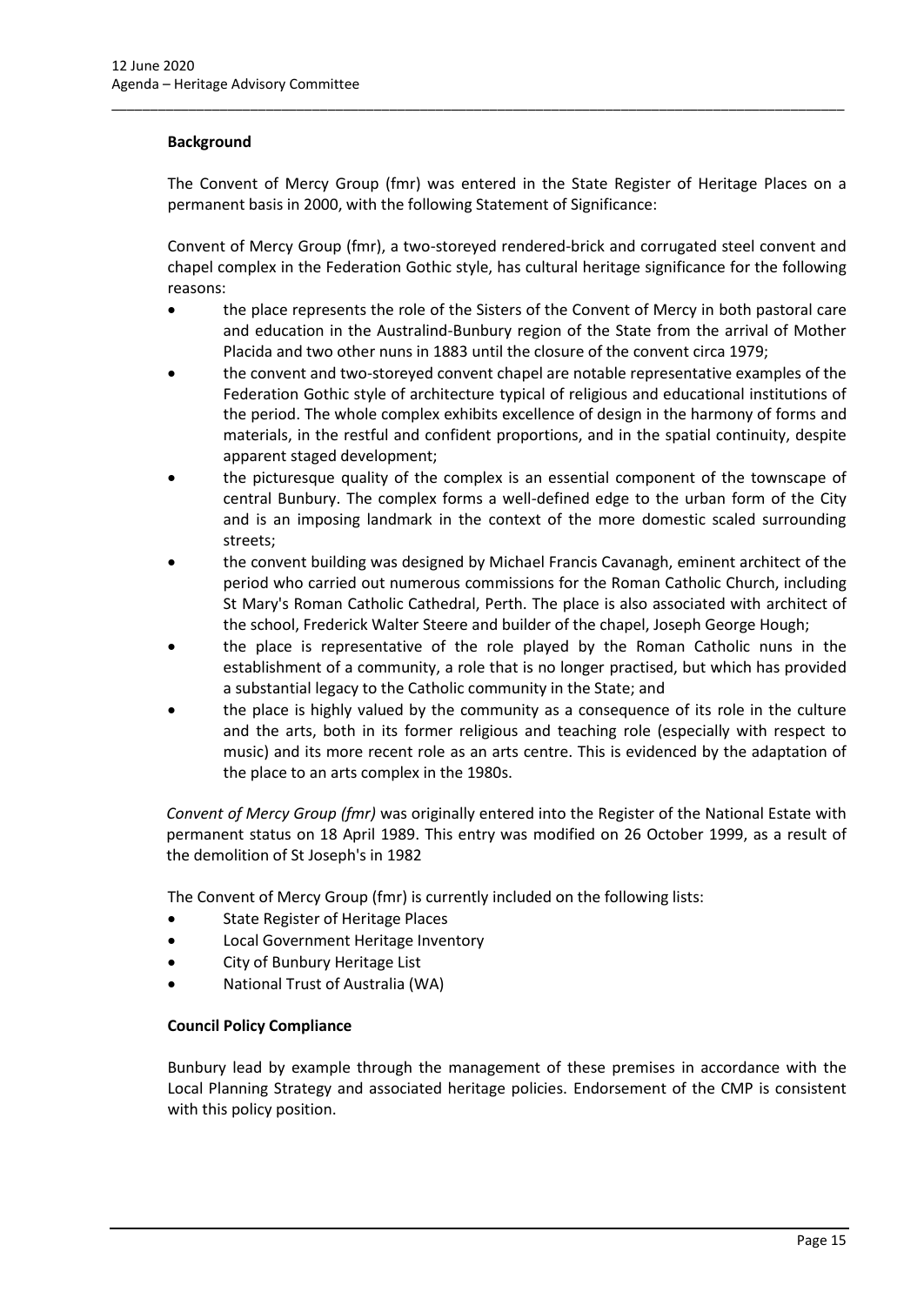# **Legislative Compliance**

The completion of the CMP supports requirements of the Australian International Council on Monuments and Sites (ICOMOS) Burra Charter; *Heritage Act 2018* and the *Planning and Development Act 2005*.

\_\_\_\_\_\_\_\_\_\_\_\_\_\_\_\_\_\_\_\_\_\_\_\_\_\_\_\_\_\_\_\_\_\_\_\_\_\_\_\_\_\_\_\_\_\_\_\_\_\_\_\_\_\_\_\_\_\_\_\_\_\_\_\_\_\_\_\_\_\_\_\_\_\_\_\_\_\_\_\_\_\_\_\_\_\_\_\_\_\_\_\_\_\_\_

# **Officer Comments**

The CMP, which was prepared in accordance with the Heritage Council of WA's standard brief, includes:

- historical and physical evidence relevant to the assessment of the cultural heritage significance of the place;
- assessment of the place's cultural heritage significance;
- conservation policy recommendations; and
- implementation recommendations.

In essence, it is a property management tool that aims to provide the knowledge and framework necessary to conserve (and where appropriate, interpret) the significance of the place and to manage necessary alterations and works over time. Conservation and maintenance schedules assist in the prioritisation and scope of works recommended.

After presentation of the draft CMP to the Heritage Advisory Committee for consultation in February 2020, the following changes were tabled and have been incorporated into the final CMP as attached:

| Section 2.2.1                   | Comment on the historical context of Bunbury was submitted in that it should reflect                                                                                                                                                                                                                                                                                                                                                                                                                                                                                   |
|---------------------------------|------------------------------------------------------------------------------------------------------------------------------------------------------------------------------------------------------------------------------------------------------------------------------------------------------------------------------------------------------------------------------------------------------------------------------------------------------------------------------------------------------------------------------------------------------------------------|
| Page 10 and 11                  | the paper, "The beginning of Bunbury in 1830: Stirling's failed settlement at Port<br>Leschenault" by Bernhard Bischoff.                                                                                                                                                                                                                                                                                                                                                                                                                                               |
|                                 | Response:<br>Section 2.2.1 has now been rewritten to be more general to avoid the specific issues<br>raised, but still provide the basic context. The historical context of Bunbury should<br>only set the scene and not be a focus of a CMP. It will not affect the heritage listing<br>or management of this building. Mr Bischoff has completed a very interesting<br>research paper that has been reviewed and commended by the HAC in the past.                                                                                                                   |
| Section 8.3.2.2 (f)<br>Page 133 | Comment on scheduling of Annual Maintenance at pg. 163 and Desirable Works at<br>pg. 161. Not sure when last painted in pink, however, would like to see it included<br>under medium-term works at page 160. May require compromise to reflect use as<br>art gallery as well as heritage values. Note some street art already in place.                                                                                                                                                                                                                                |
|                                 | Response:<br>With regard to the colour of the building, repainting in an alternative colour is an<br>interpretive option. As the building was originally face brick, repainting cannot<br>return the place to a known earlier state and has therefore has not been included as<br>part of the conservation works recommended within a specific timeframe. This has<br>been retained as an optional conservation outcome to be considered by the<br>Council/community (in consultation with the Heritage Council of WA) when a major<br>repainting program is required. |
| <b>Whole Document</b>           | Final edit and check for any minor typographical errors.                                                                                                                                                                                                                                                                                                                                                                                                                                                                                                               |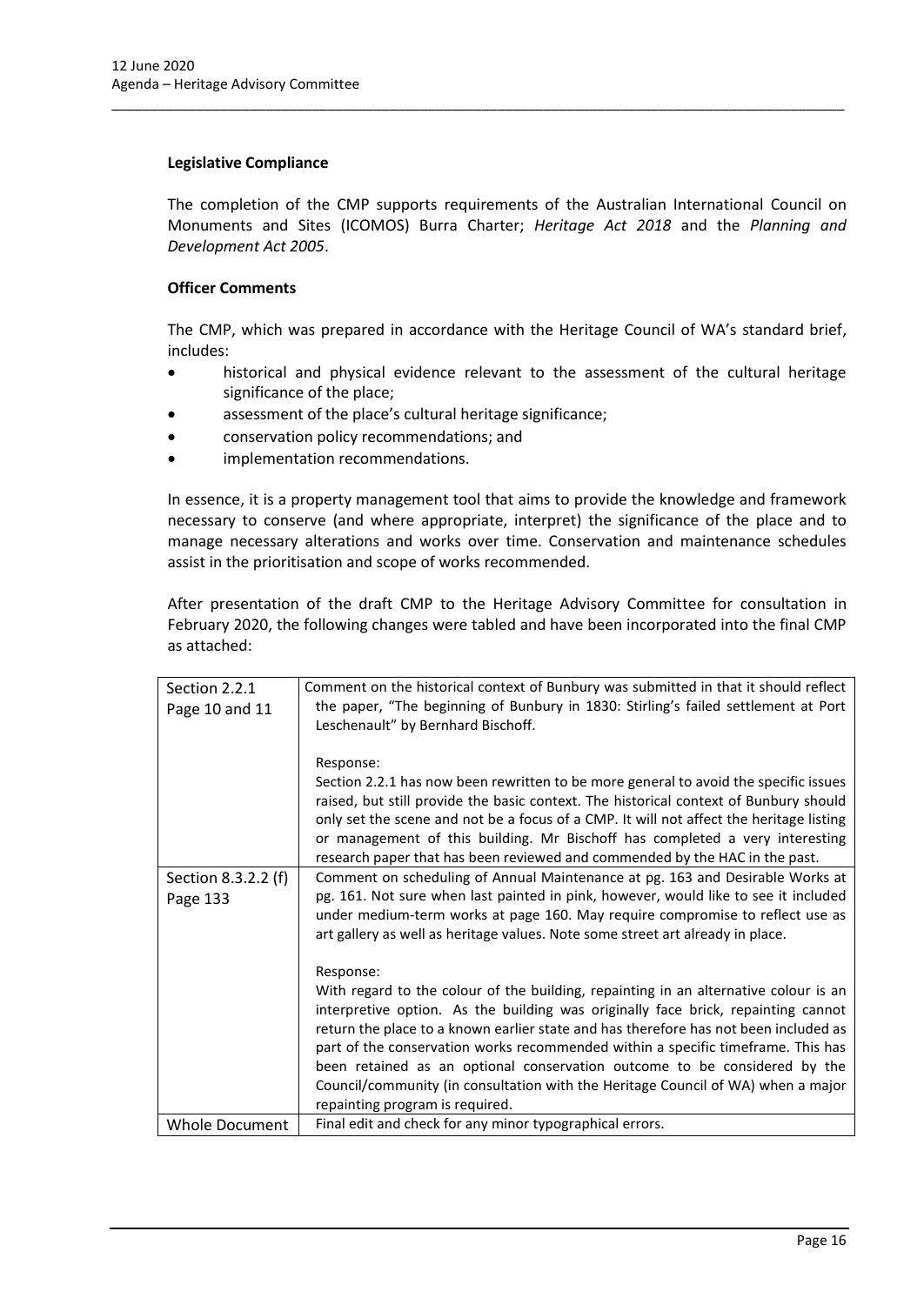# **Analysis of Financial and Budget Implications**

Implementation of the recommendations contained within the CMP will have financial implications. It should be noted that the plan contains recommendations and provides a useful property management tool for prioritisation and scheduling of works (resources permitting).

# **Community Consultation**

This report seeks to consult with community members of the Heritage Advisory Committee.

\_\_\_\_\_\_\_\_\_\_\_\_\_\_\_\_\_\_\_\_\_\_\_\_\_\_\_\_\_\_\_\_\_\_\_\_\_\_\_\_\_\_\_\_\_\_\_\_\_\_\_\_\_\_\_\_\_\_\_\_\_\_\_\_\_\_\_\_\_\_\_\_\_\_\_\_\_\_\_\_\_\_\_\_\_\_\_\_\_\_\_\_\_\_\_

# **Councillor/Officer Consultation**

The draft CMP was presented to the HAC for comment. Comments were received from two members and have been incorporated. The draft was also presented to the Development Coordination Unit on 6/2/2020 and both the Director of BRAG and Manager City Facilities.

### **Applicant Consultation**

Not applicable

# **Timeline: Council Decision Implementation**

The CMP contains a recommended conservation works schedule and maintenance schedule. These are prioritised as short term (1-2 years); medium term (2-5 years); ongoing and annual inspections. This is standard for asset management of a building.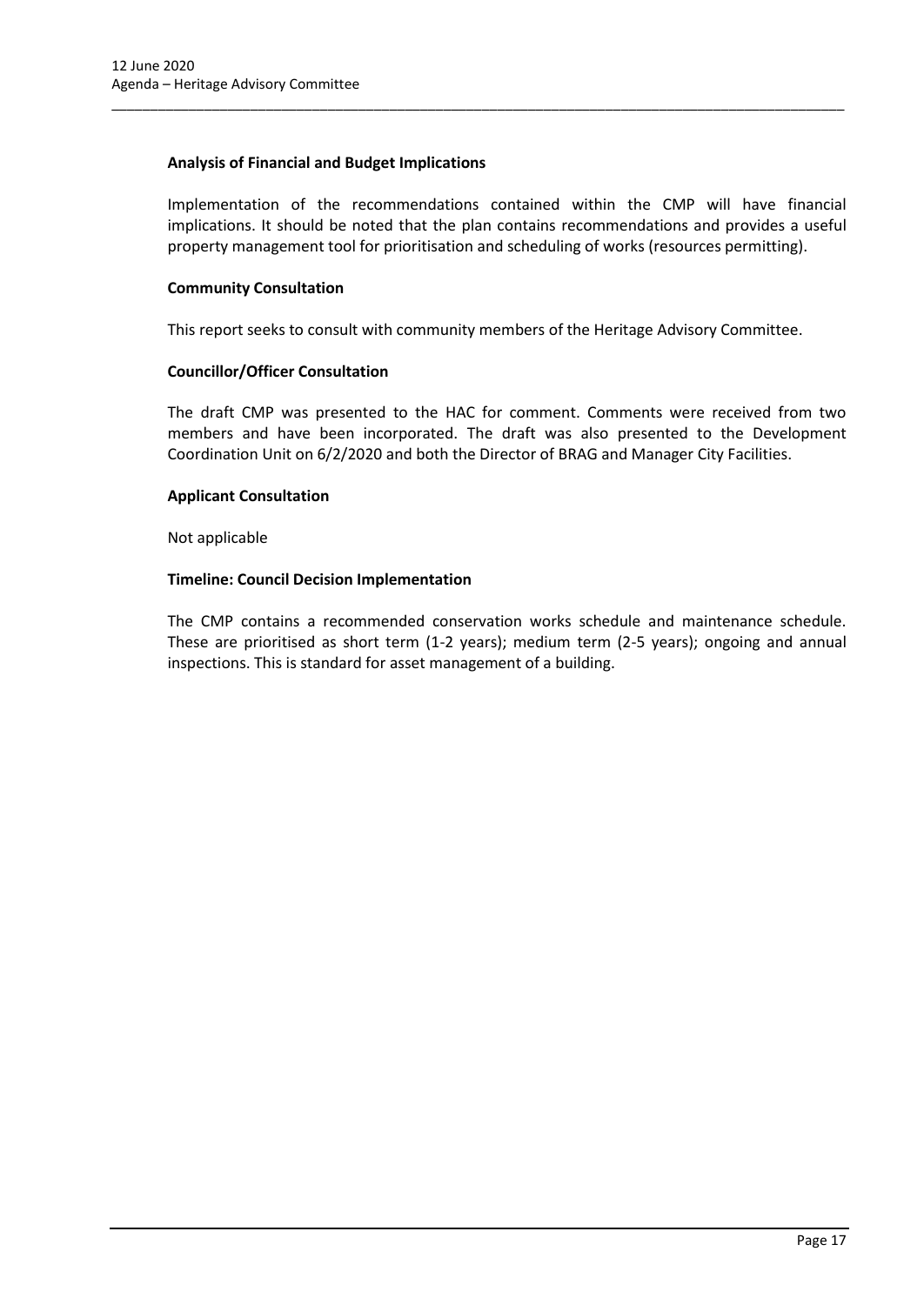# <span id="page-18-0"></span>**10.4 Summary of Referrals and Communications**

| <b>File Ref:</b>            | COB/517                                                       |  |  |  |
|-----------------------------|---------------------------------------------------------------|--|--|--|
| <b>Applicant/Proponent:</b> | Heritage Advisory Committee                                   |  |  |  |
| <b>Responsible Officer:</b> | Lacey Brown, Strategic Planning Officer (Heritage)            |  |  |  |
| <b>Responsible Manager:</b> | Barbara Macaulay, Acting Manager Sustainability, Planning and |  |  |  |
|                             | Development                                                   |  |  |  |
| Executive:                  | Gary Barbour, Director Sustainable Communities                |  |  |  |
| <b>Authority/Discretion</b> | Review<br>Advocacy                                            |  |  |  |
|                             | Executive/Strategic<br>Quasi-Judicial<br>- 1                  |  |  |  |
|                             | Legislative<br><b>Information Purposes</b><br>$\times$<br>×   |  |  |  |
| <b>Attachments:</b>         | Nil                                                           |  |  |  |

\_\_\_\_\_\_\_\_\_\_\_\_\_\_\_\_\_\_\_\_\_\_\_\_\_\_\_\_\_\_\_\_\_\_\_\_\_\_\_\_\_\_\_\_\_\_\_\_\_\_\_\_\_\_\_\_\_\_\_\_\_\_\_\_\_\_\_\_\_\_\_\_\_\_\_\_\_\_\_\_\_\_\_\_\_\_\_\_\_\_\_\_\_\_\_

### **Summary**

The Heritage Advisor and Strategic Planning Officer (Heritage) have provided details to the Heritage Advisory Committee on recent development application referrals, discussions and events since the last Committee meeting.

### **Executive Recommendation**

That the Heritage Advisory Committee note the summary of referrals and communications as detailed in the Officer Comments.

### **Strategic Relevance**

- Theme 1: Our community and culture
- Goal: A safe, healthy and cohesive community, with a rich cultural life, and supportive social environment.
- Objective 1.4 Arts, culture, heritage and events that enrich our understanding and enjoyment of life, celebrate our identity and bring the community together.
- Theme 3: Our places and spaces
- Goal: A natural and built environment that reflects Bunbury's core values.
- Objective 3.3 High-quality urban design, well planned neighbourhoods with housing choice, and appropriate provision for diverse land uses to meet the community's needs.

#### **Regional Impact Statement**

Heritage is important for the community and has environmental, economic and social benefits as a resource for present and future generations. The City of Bunbury recognises the importance of identifying, assessing and managing heritage places within its local government area to align with contemporary community values.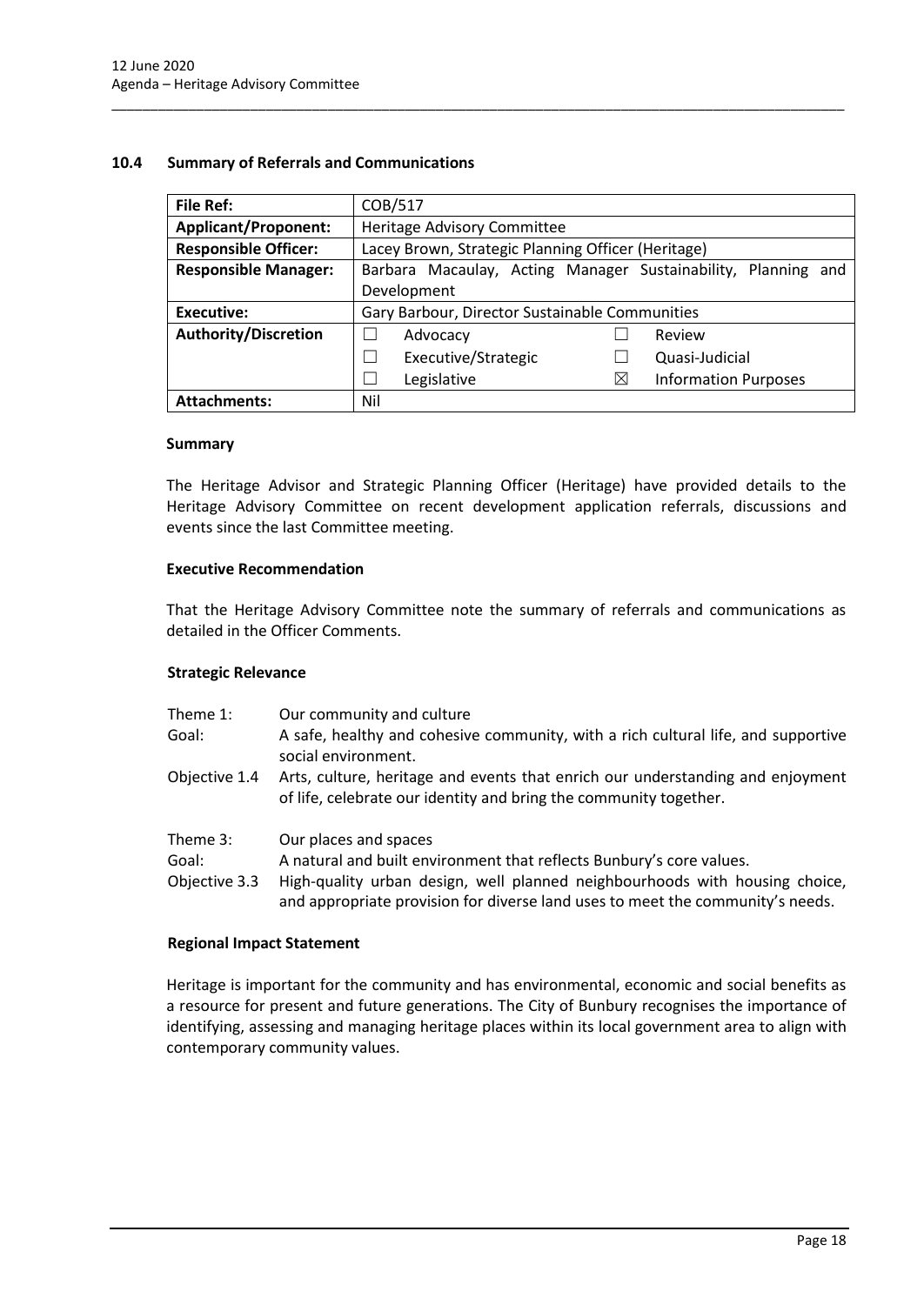# **Background**

The Heritage Advisory Committee (HAC) is advised of recent development applications, decisions, policy, enquiries and/or events to assist in the awareness and promotion of heritage development and education in Bunbury. This provides a transparent approach for the wider community and is consistent with the terms of reference for the HAC.

\_\_\_\_\_\_\_\_\_\_\_\_\_\_\_\_\_\_\_\_\_\_\_\_\_\_\_\_\_\_\_\_\_\_\_\_\_\_\_\_\_\_\_\_\_\_\_\_\_\_\_\_\_\_\_\_\_\_\_\_\_\_\_\_\_\_\_\_\_\_\_\_\_\_\_\_\_\_\_\_\_\_\_\_\_\_\_\_\_\_\_\_\_\_\_

# **Legislative/Council Policy Compliance**

The following statutory planning instruments of the State Planning Framework and Local Planning Framework are applicable to the assessment of development applications and heritage advice:

- The Burra Charter
- *Heritage Act 2018*
- *Planning and Development Act 2005*
- *Planning and Development (Local Planning Schemes) Regulations 2015*
- Relevant Local Planning Policies for Heritage
- State Planning Policy 3.5 Historic Heritage Conservation

#### **Officer Comments**

The referral and communications list is as follows:

| 1.             | #7 Park Street - Proposed demolition                                                    |  |
|----------------|-----------------------------------------------------------------------------------------|--|
| 2.             | Forrest Homestead - Retrospective Works                                                 |  |
| 3.             | #16 Edward Street - Retrospective Works office fitout and accessibility ramp - DA       |  |
|                | finalised                                                                               |  |
|                |                                                                                         |  |
| 4.             | Lady Mitchell Child Health Clinic - Retrospective DA submitted for alterations and      |  |
|                | addition of air con                                                                     |  |
| 5.             | Lady Mitchell Child Health Clinic - Storm Damage - enquiry and site visit               |  |
| 6.             | #149 Victoria St - Commonwealth Bank (fmr) – Internal fitout and accessibility ramp and |  |
|                | lift - DA finalised                                                                     |  |
| 7 <sub>1</sub> | SSAC - low chain mesh fence                                                             |  |
| 8.             | BRAG - Art Gallery alterations and additions - DA finalised                             |  |
| 9.             | Parade Hotel Bottleshop - DA finalised                                                  |  |
| 10.            | The Arrol Crane - DA finalised                                                          |  |
| 11.            | Jetty Heritage Precinct - interpretation discussions                                    |  |
| 11.            | WA Museum - Lot 1881 shipwreck info for Koombana Bay Discovery Park                     |  |
| 12.            | Centrepoint Redevelopment - Landscape Works (conditions in relation to Museum)          |  |
| 13.            | #12 Preston Street - enquiry                                                            |  |
| 14.            | Aboriginal Cultural Heritage Bill - timeframe extended due to COVID-19                  |  |
| 15.            | Draft Heritage List Guidelines for comment (DPLH)                                       |  |
| 16.            | #2 Wittenoom Street - enquiry                                                           |  |
| 17.            | #14 Charles Street - Carport - DA finalised                                             |  |
| 18.            | #22 Wellington Street - Patio - DA finalised                                            |  |
| 19.            |                                                                                         |  |
|                | #51a and b Stirling Street - enquiry and onsite meeting                                 |  |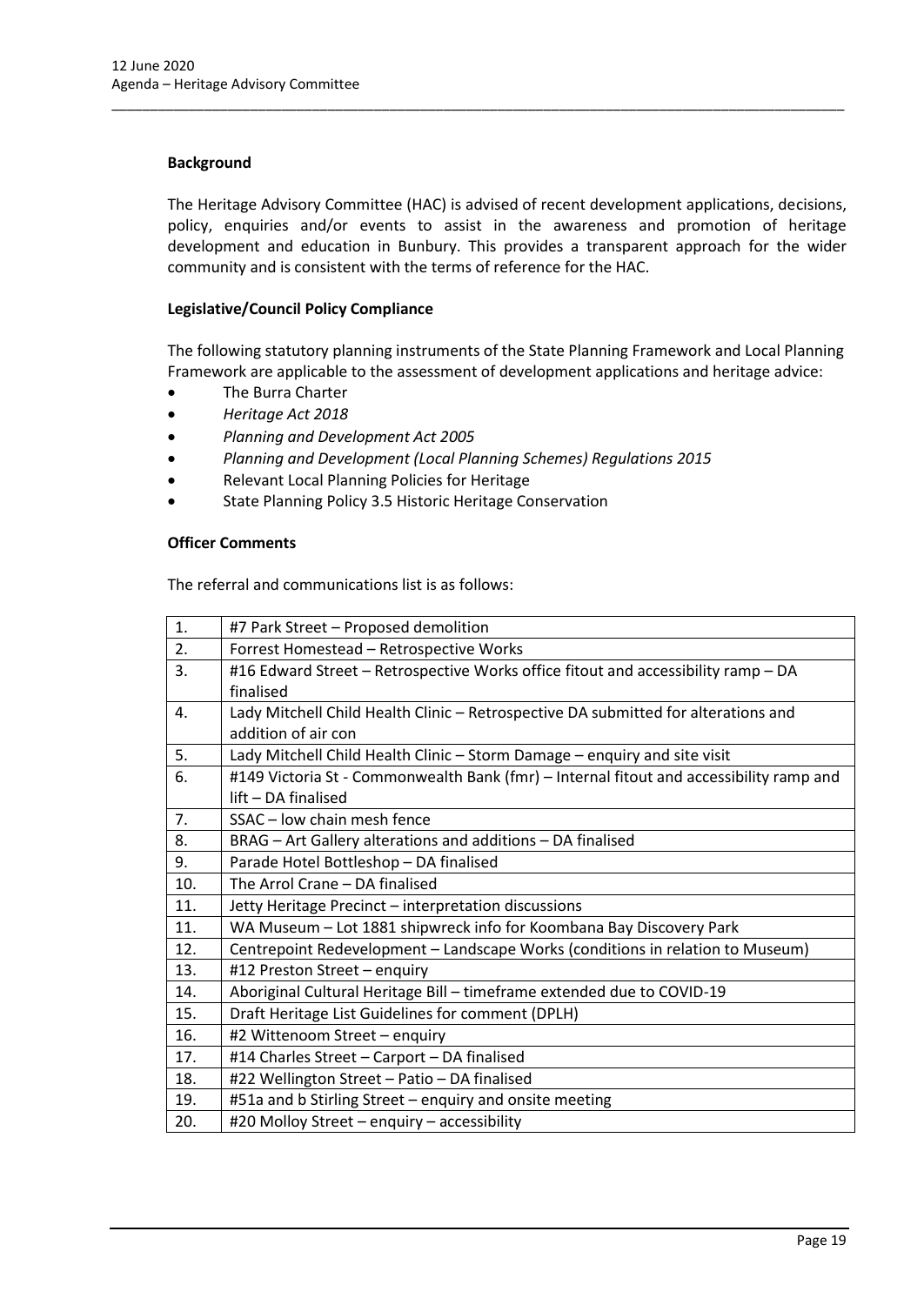# **Analysis of Financial and Budget Implications**

There are no financial or budget implications associated with this report.

\_\_\_\_\_\_\_\_\_\_\_\_\_\_\_\_\_\_\_\_\_\_\_\_\_\_\_\_\_\_\_\_\_\_\_\_\_\_\_\_\_\_\_\_\_\_\_\_\_\_\_\_\_\_\_\_\_\_\_\_\_\_\_\_\_\_\_\_\_\_\_\_\_\_\_\_\_\_\_\_\_\_\_\_\_\_\_\_\_\_\_\_\_\_\_

# **Community Consultation**

Not applicable

### **Councillor/Officer Consultation**

Councillor members were consulted through the Heritage Advisory Committee.

# **Applicant Consultation**

Not applicable

## **Timeline: Council Decision Implementation**

Not applicable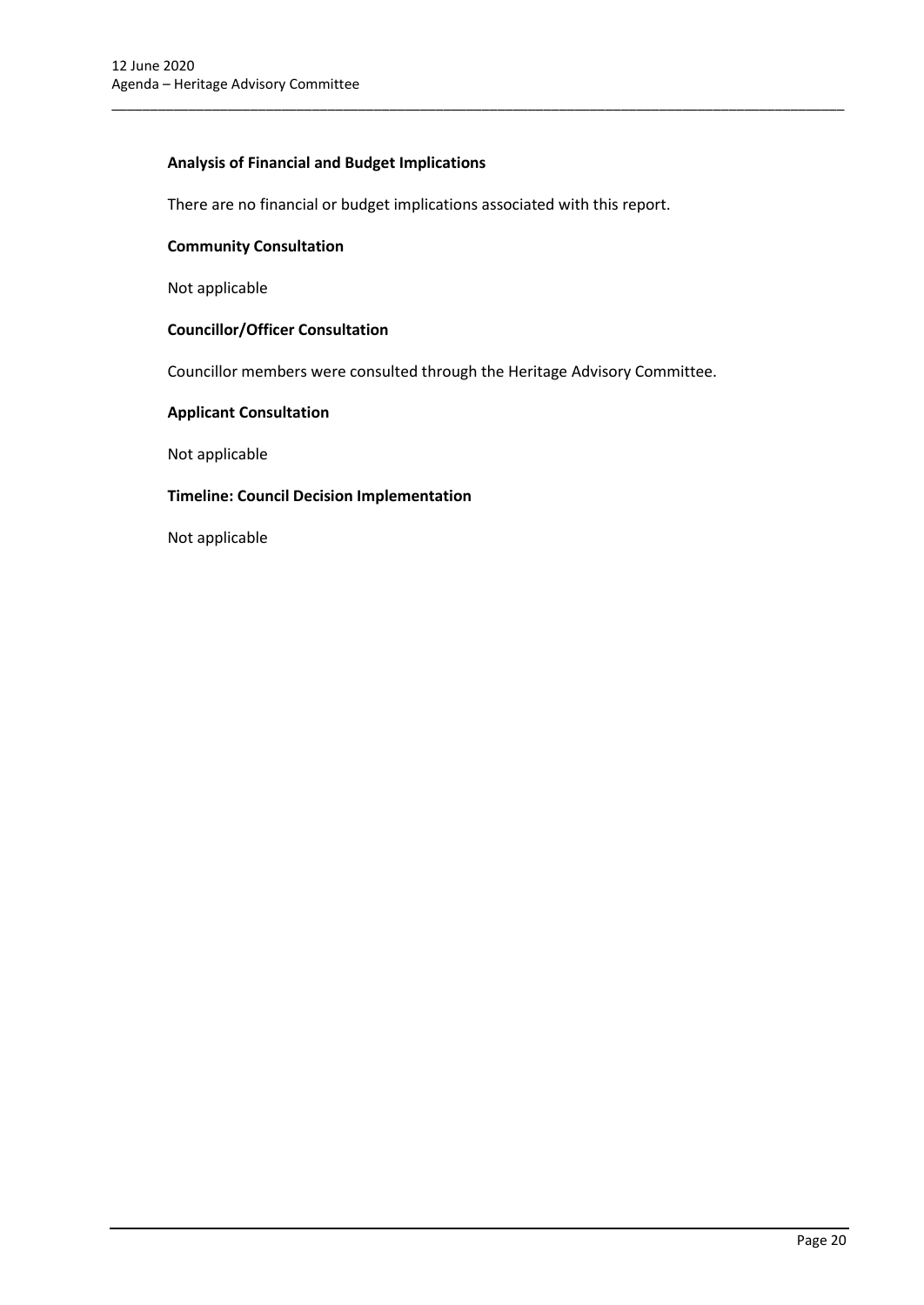# <span id="page-21-0"></span>**10.5 Bunbury Historic Centre Proposal**

| <b>File Ref:</b>            | COB/1727                                                      |  |  |  |
|-----------------------------|---------------------------------------------------------------|--|--|--|
| <b>Applicant/Proponent:</b> | Heritage Advisory Committee                                   |  |  |  |
| <b>Responsible Officer:</b> | Lacey Brown, Strategic Planning Officer (Heritage)            |  |  |  |
| <b>Responsible Manager:</b> | Barbara Macaulay, Acting Manager Sustainability, Planning and |  |  |  |
|                             | Development                                                   |  |  |  |
| Executive:                  | Gary Barbour, Director Sustainable Communities                |  |  |  |
| <b>Authority/Discretion</b> | ⊠<br>Review<br>Advocacy                                       |  |  |  |
|                             | ⊠<br>Executive/Strategic<br>Quasi-Judicial                    |  |  |  |
|                             | Legislative<br><b>Information Purposes</b>                    |  |  |  |
| <b>Attachments:</b>         | Nil                                                           |  |  |  |

\_\_\_\_\_\_\_\_\_\_\_\_\_\_\_\_\_\_\_\_\_\_\_\_\_\_\_\_\_\_\_\_\_\_\_\_\_\_\_\_\_\_\_\_\_\_\_\_\_\_\_\_\_\_\_\_\_\_\_\_\_\_\_\_\_\_\_\_\_\_\_\_\_\_\_\_\_\_\_\_\_\_\_\_\_\_\_\_\_\_\_\_\_\_\_

### **Summary**

The historic centre of Bunbury should be recognised and promoted as part of any City Centre Heritage Trail or relevant strategy in response to the decision at the City of Bunbury Annual Electors Meeting held 3 December 2019.

### **Executive Recommendation**

That the Heritage Advisory Committee recommends to Council that as part of any City Centre Heritage Trail or relevant strategy that the role of the historic centre of Bunbury be recognised and promoted.

### **Strategic Relevance**

| Theme 1:<br>Goal: | Our community and culture<br>A safe, healthy and cohesive community, with a rich cultural life, and supportive<br>social environment.               |
|-------------------|-----------------------------------------------------------------------------------------------------------------------------------------------------|
| Objective 1.4     | Arts, culture, heritage and events that enrich our understanding and enjoyment<br>of life, celebrate our identity and bring the community together. |
| Theme 2:          | Our economy                                                                                                                                         |
| Goal:             | A thriving and dynamic economy, that plays to its strengths, and confidently<br>presents to the world.                                              |
| Objective 2.2     | Bunbury is known far and wide for its strengths as a place to live, visit and do<br>business.                                                       |
|                   |                                                                                                                                                     |

### **Regional Impact Statement**

The City of Bunbury has had a pivotal role in the development of the State and south west region. Heritage is important for the community and has environmental, economic and social benefits as a resource for present and future generations.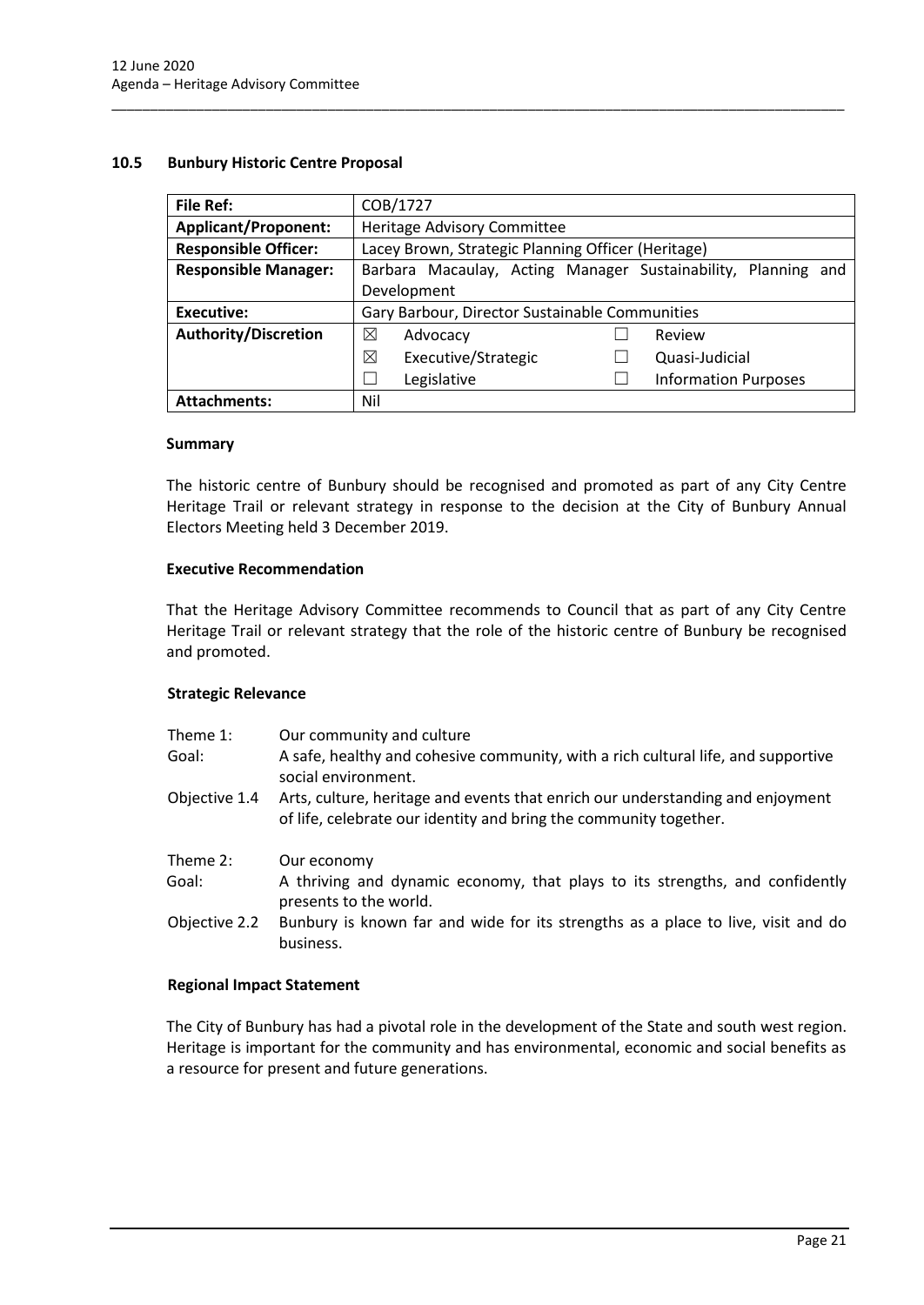## **Background**

At the City of Bunbury Annual Electors Meeting held 3 December 2019, the following Electors' Decision was made:

\_\_\_\_\_\_\_\_\_\_\_\_\_\_\_\_\_\_\_\_\_\_\_\_\_\_\_\_\_\_\_\_\_\_\_\_\_\_\_\_\_\_\_\_\_\_\_\_\_\_\_\_\_\_\_\_\_\_\_\_\_\_\_\_\_\_\_\_\_\_\_\_\_\_\_\_\_\_\_\_\_\_\_\_\_\_\_\_\_\_\_\_\_\_\_

*That the City considers the pros and cons of adding a historic centre to the list of the City's attractions.* 

This was then tabled for consideration at the Council Committee meeting of 21 January in which it was decided (Council Decision 012/20) that Council:

- 1. Notes the Elector's motion regarding the addition of a historic centre to the list of the City's attractions;
- 2. Refers the motion to the Heritage Advisory Committee (HAC) for consideration and discussion.

# **Legislative/Council Policy Compliance**

Not applicable

# **Officer Comments**

Bernhard Bischoff has completed extensive research into Bunbury's early beginnings. Mr Bischoff spoke to the motion at the AGM that the centre is an attraction to the community and visitors and should be given recognition like the Dolphin Discovery Centre, the Art Gallery, Museum, Basalt beaches, Koombana Bay and Leschenault Inlet.

Mr Bischoff has provided further detail for consideration which is summarised as follows:

- The historic centre is similar to the area encompassed by the City of Bunbury Built Heritage Trail and has 33 heritage items, which deserve to be recognised as representing historic Bunbury.
- The history and the built evidence makes Bunbury different from other places, and it is the differences including the different overall character that makes the place interesting for tourists and visitors. Some of them would especially look for historic places to visit. A historic centre would be a point not only for promotion but may also be for protection and emphasis of what is historic. It may also contribute to the activation of the CBD.
- "Stirling at Port Leschenault in 1830: The Eagle's Excursion to Port Leschenault mark the beginnings of Bunbury in March 1830", Bischoff, B., 2015. This research paper adds to the interest of Bunbury.

| <b>Pros</b>  | Cons                                                                                   |  |  |
|--------------|----------------------------------------------------------------------------------------|--|--|
|              | Bunbury has had a pivotal role in the The significance of Bunbury as a historic centre |  |  |
|              | settlement of Western Australia and the South   is well known. However, there is not   |  |  |
| West region. | agreement on the significance of particular                                            |  |  |
|              | dates in relation to Lt Gov Stirling and                                               |  |  |
|              | Bunbury's settlement. The focus should be on                                           |  |  |
|              | the historic role and contribution to the region                                       |  |  |
|              | and State. All historical stakeholders should                                          |  |  |
|              | agree to the story that is being told.                                                 |  |  |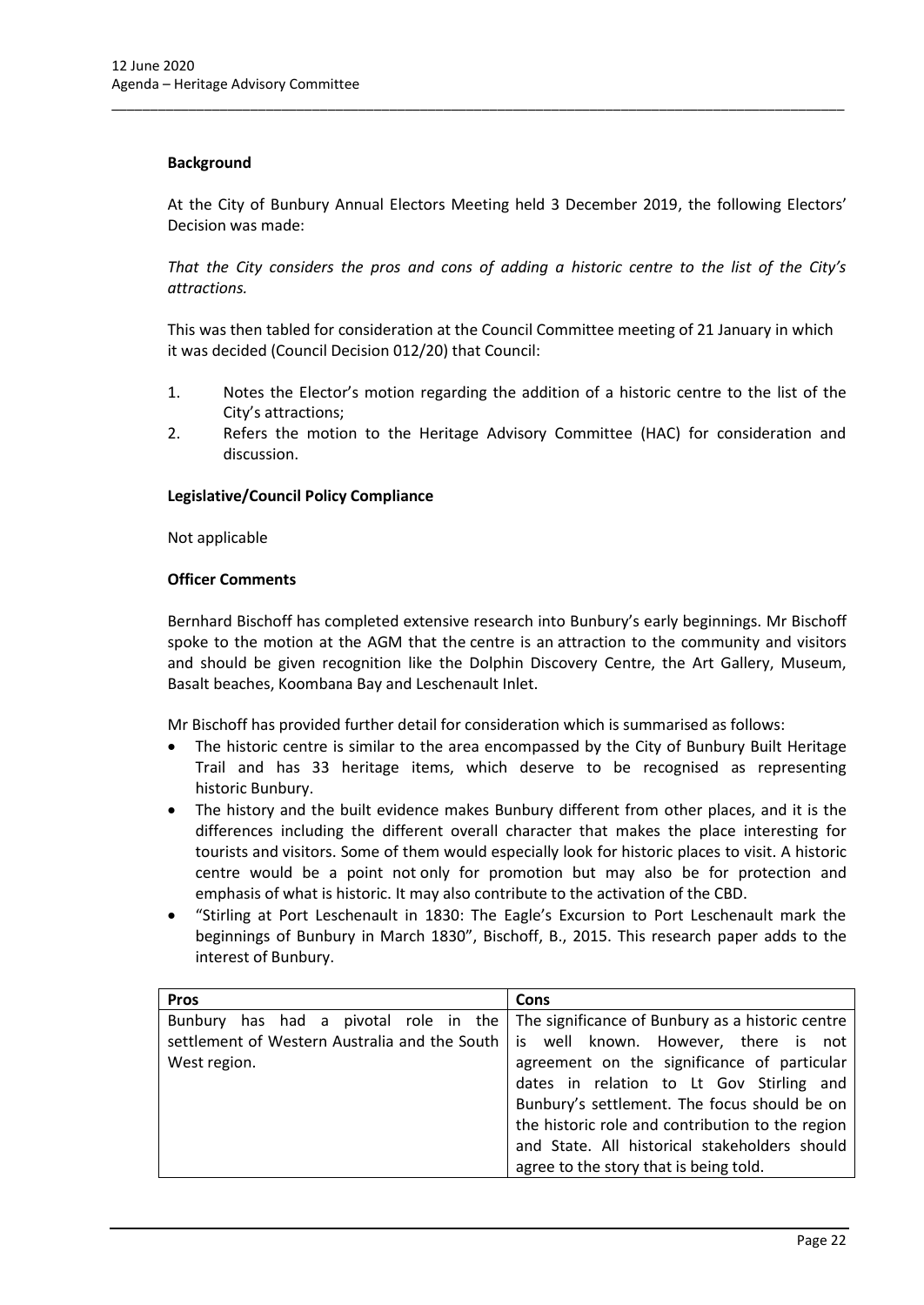| <b>Pros</b>                                   | Cons                                               |  |  |
|-----------------------------------------------|----------------------------------------------------|--|--|
| This would be an additional heritage asset of | Not applicable                                     |  |  |
| interest to visitors and the community.       |                                                    |  |  |
| Opportunities to promote the historic centre  | Would require funding if signage/digital           |  |  |
| would be through heritage trails, various     | applications are required. This is not included    |  |  |
| strategies (heritage, economic, tourism etc), | in the current budget.                             |  |  |
| the Museum and Heritage Centre. Simplified    |                                                    |  |  |
| facts e.g. 5 to 10 amazing facts should be    |                                                    |  |  |
| focused on.                                   |                                                    |  |  |
| Review of the Local Heritage Survey could     | The centre of Bunbury has changed. Part of         |  |  |
| address the historic centre                   | Bunbury's heritage is that of a progressive        |  |  |
|                                               | town that embraced change and it would be          |  |  |
|                                               | difficult to justify a 'heritage area'. Individual |  |  |
|                                               | heritage listings, as managed at the moment,       |  |  |
|                                               | are the most effective way to protect and          |  |  |
|                                               | enhance buildings of cultural<br>heritage          |  |  |
|                                               | significance.                                      |  |  |

\_\_\_\_\_\_\_\_\_\_\_\_\_\_\_\_\_\_\_\_\_\_\_\_\_\_\_\_\_\_\_\_\_\_\_\_\_\_\_\_\_\_\_\_\_\_\_\_\_\_\_\_\_\_\_\_\_\_\_\_\_\_\_\_\_\_\_\_\_\_\_\_\_\_\_\_\_\_\_\_\_\_\_\_\_\_\_\_\_\_\_\_\_\_\_

In summary, there is value in recognising and promoting the role of the historic centre of Bunbury. Incorporation into a City Centre Heritage Trail with supporting signage/digital applications would add interest to self-guided tours of the City for visitors and the community.

# **Analysis of Financial and Budget Implications**

This could be addressed in existing strategy reviews at no cost. Any future heritage trails that incorporated signage or digital applications would require additional budget.

### **Community Consultation**

Not applicable

# **Councillor/Officer Consultation**

Councillor members were consulted through the Heritage Advisory Committee.

## **Applicant Consultation**

Not applicable

### **Timeline: Council Decision Implementation**

Not applicable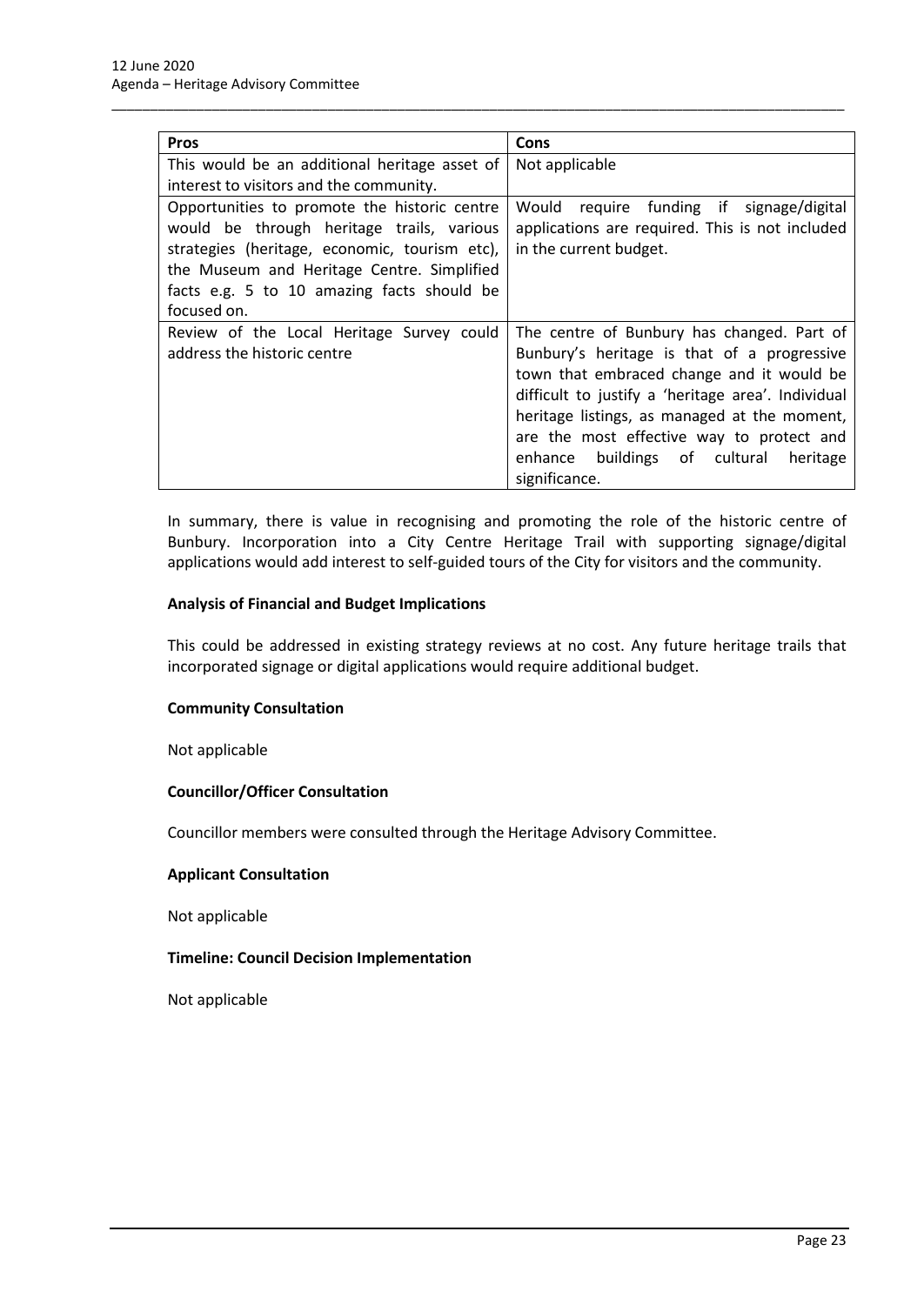# <span id="page-24-0"></span>**10.6 Heritage Advisory Committee Priorities**

| File Ref:                   | COB/517                                                          |  |  |
|-----------------------------|------------------------------------------------------------------|--|--|
| <b>Applicant/Proponent:</b> | Heritage Advisory Committee                                      |  |  |
| <b>Responsible Officer:</b> | Lacey Brown, Strategic Planning Officer (Heritage)               |  |  |
| <b>Responsible Manager:</b> | Barbara Macaulay, Acting Manager Sustainability, Planning<br>and |  |  |
|                             | Development                                                      |  |  |
| <b>Executive:</b>           | Gary Barbour, Director Sustainable Communities                   |  |  |
| <b>Authority/Discretion</b> | ⊠<br>Advocacy<br>Review                                          |  |  |
|                             | ⊠<br>Executive/Strategic<br>Quasi-Judicial                       |  |  |
|                             | <b>Information Purposes</b><br>Legislative                       |  |  |
| <b>Attachments:</b>         | Nil                                                              |  |  |

\_\_\_\_\_\_\_\_\_\_\_\_\_\_\_\_\_\_\_\_\_\_\_\_\_\_\_\_\_\_\_\_\_\_\_\_\_\_\_\_\_\_\_\_\_\_\_\_\_\_\_\_\_\_\_\_\_\_\_\_\_\_\_\_\_\_\_\_\_\_\_\_\_\_\_\_\_\_\_\_\_\_\_\_\_\_\_\_\_\_\_\_\_\_\_

### **Summary**

The Heritage Advisory Committee have identified strategic priorities to focus on and recommend support from the Council.

### **Executive Recommendation**

That the Heritage Advisory Committee recommend to Council:

- 1. Consideration of the following projects as part of future budget and project development or review, pending COVID-19 recovery prioritisation:
	- a) Ocean Beach Heritage Trail;
	- b) Asset Management Prioritisation;
	- c) Street-by-street survey to inform Local Heritage Survey (MHI);
	- d) Policy development (Significant Tree Register and Heritage Conservations Notices); and
	- e) Incorporation of heritage into City-wide strategies.
- 2. To note that 1.c), 1.d) and 1.e) are either in the existing budget or can be resourced by officers at no additional cost.

### **Strategic Relevance**

| Theme 1:<br>Goal:                  | Our community and culture<br>A safe, healthy and cohesive community, with a rich cultural life, and supportive<br>social environment.                                                                                                                          |
|------------------------------------|----------------------------------------------------------------------------------------------------------------------------------------------------------------------------------------------------------------------------------------------------------------|
| Objective 1.4                      | Arts, culture, heritage and events that enrich our understanding and enjoyment<br>of life, celebrate our identity and bring the community together.                                                                                                            |
| Theme 3:<br>Goal:<br>Objective 3.3 | Our places and spaces<br>A natural and built environment that reflects Bunbury's core values.<br>High-quality urban design, well planned neighbourhoods with housing choice,<br>and appropriate provision for diverse land uses to meet the community's needs. |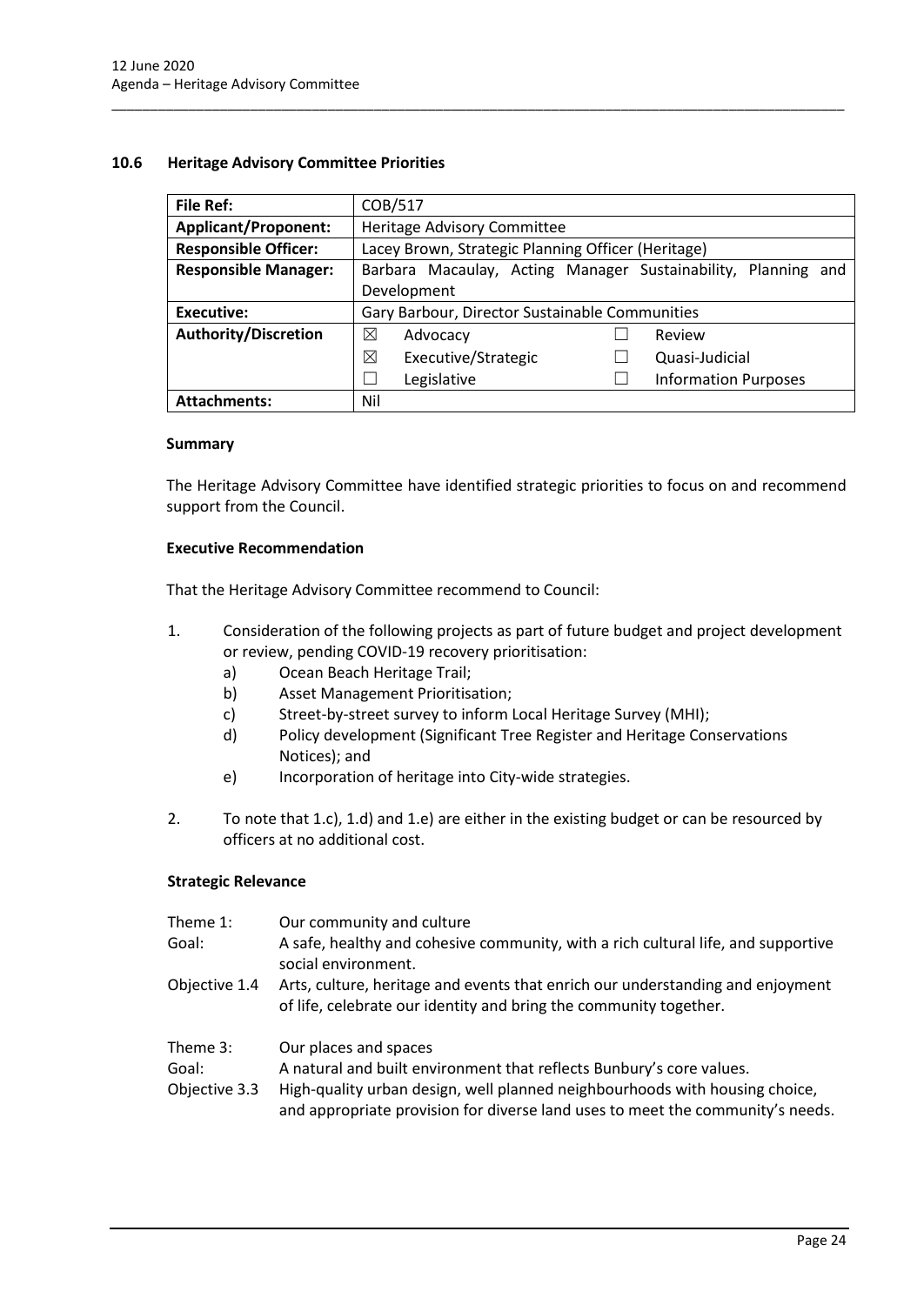# **Regional Impact Statement**

Heritage is important for the community and has environmental, economic and social benefits as a resource for present and future generations. The City of Bunbury recognises the importance of identifying, assessing and managing heritage places within its local government area to align with contemporary community values.

\_\_\_\_\_\_\_\_\_\_\_\_\_\_\_\_\_\_\_\_\_\_\_\_\_\_\_\_\_\_\_\_\_\_\_\_\_\_\_\_\_\_\_\_\_\_\_\_\_\_\_\_\_\_\_\_\_\_\_\_\_\_\_\_\_\_\_\_\_\_\_\_\_\_\_\_\_\_\_\_\_\_\_\_\_\_\_\_\_\_\_\_\_\_\_

# **Background**

The post-election Heritage Advisory Committee (HAC) met for the first time in December 2019 with some new members joining the Committee. It was thought timely to conduct a strategic planning workshop in February 2020 with the Committee to revisit the terms of reference, current projects and any priorities. On completion of the workshop, the HAC members agreed on five priorities that are consistent with the terms of reference.

# **Legislative/Council Policy Compliance**

The following statutory planning instruments of the State Planning Framework and Local Planning Framework are applicable to the strategic priorities:

- The Burra Charter
- *Heritage Act 2018*
- *Planning and Development Act 2005*
- *Planning and Development (Local Planning Schemes) Regulations 2015*
- Relevant Local Planning Policies for Heritage
- State Planning Policy 3.5 Historic Heritage Conservation

### **Officer Comments**

The strategic planning workshop was held with HAC members after the closing of the February HAC meeting. It was facilitated by the Strategic Planning Officer (Heritage) with the Director Sustainable Communities and the consultant Heritage Advisor providing advice as required.

The workshop focused on the HAC Terms of Reference and projects that were currently addressed in the budget. On completion of the workshop, five priorities were identified by the HAC members and officers. Details are as follows:

| <b>Priority Project</b>             | Summary                                                                                                                                                                                                                                                                                                                                                                                                                                                                                                                       | <b>Timeframe</b> | Current                                                   |
|-------------------------------------|-------------------------------------------------------------------------------------------------------------------------------------------------------------------------------------------------------------------------------------------------------------------------------------------------------------------------------------------------------------------------------------------------------------------------------------------------------------------------------------------------------------------------------|------------------|-----------------------------------------------------------|
|                                     |                                                                                                                                                                                                                                                                                                                                                                                                                                                                                                                               |                  | <b>Budget</b>                                             |
| 1.<br>Ocean Beach Heritage<br>Trail | heritage trail adjacent to the footpath<br>A<br>predominantly along Ocean Drive. Some of the<br>possible locations and stories could include:<br>1. BP Beach – the removal of the fuel tanks<br>from that location;<br>Bunbury Lighthouse - stories of past and<br>2.<br>present Bunbury Lighthouses;<br>Above the corner of Clifton Street and Ocean<br>3.<br>Drive - how the basalt/volcanic rocks there<br>originated.<br>Area at Wyalup - Rocky Point - the Aboriginal<br>4.<br>significance of the site and the history, | 2021-22          | Nil<br>Requires a<br>budget<br>bid<br>approx.<br>\$30,000 |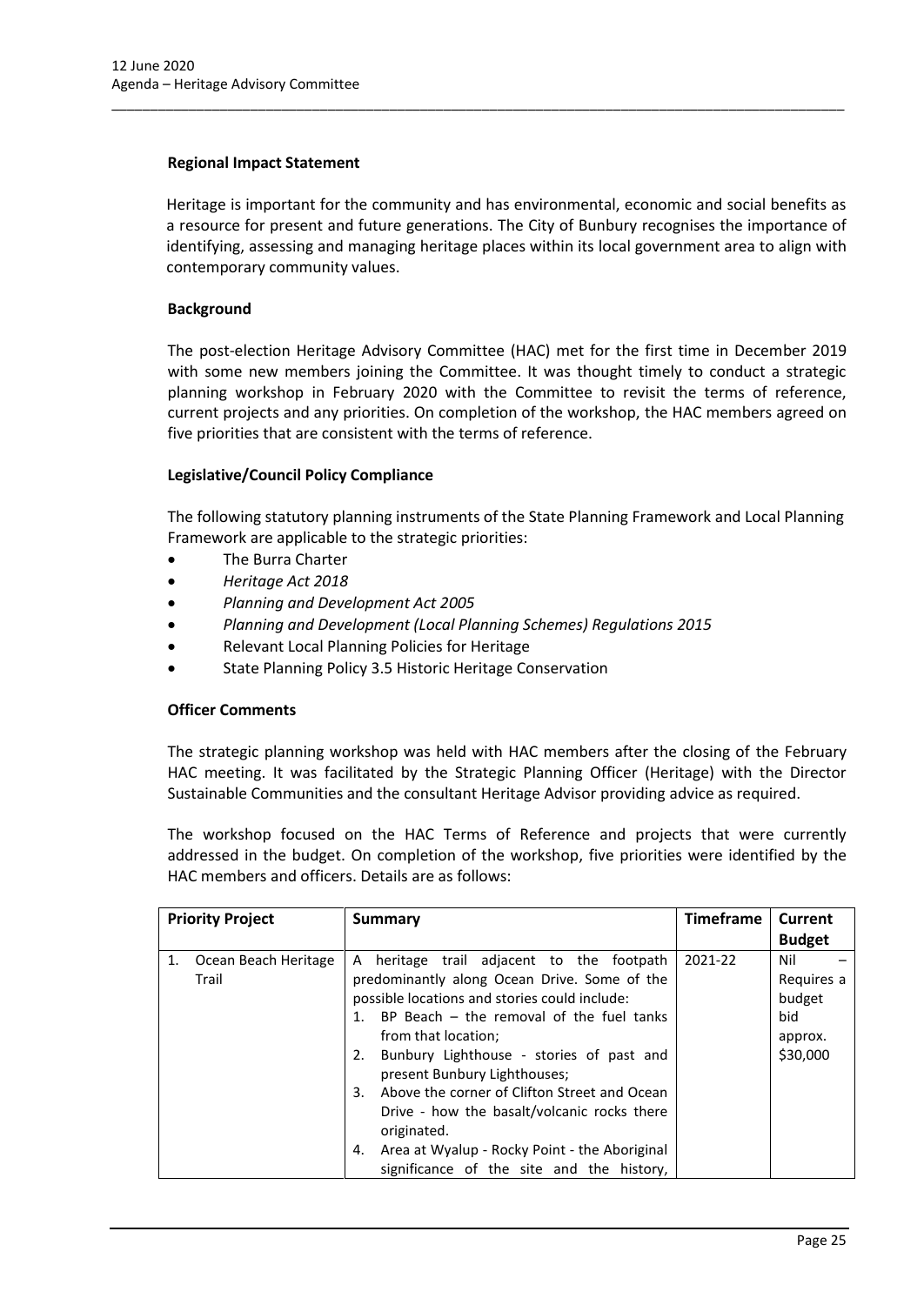|    | <b>Priority Project</b>                                                                                 | <b>Summary</b>                                                                                                                                                                                                                                                                                                                                                                                                                                                                                                                                                                                                                                                         | <b>Timeframe</b>                                                                        | <b>Current</b><br><b>Budget</b>                                                                         |
|----|---------------------------------------------------------------------------------------------------------|------------------------------------------------------------------------------------------------------------------------------------------------------------------------------------------------------------------------------------------------------------------------------------------------------------------------------------------------------------------------------------------------------------------------------------------------------------------------------------------------------------------------------------------------------------------------------------------------------------------------------------------------------------------------|-----------------------------------------------------------------------------------------|---------------------------------------------------------------------------------------------------------|
|    |                                                                                                         | including the quarry;<br>Back Beach Baths - popular but not a viable<br>5.<br>location for the infrastructure;<br>"The Bright Spot" - which dominated that<br>6.<br>location during the 1940s, 50s and 60s;<br>Hungry Hollow - the troops training there<br>7.<br>and the Hungry Hollow Surf Club.<br>The detailed scope would require a consultant to<br>investigate all locations, type of signage, and<br>preferred construction type. The project would<br>be subject to procurement requirements and a<br>project steering group would include HAC<br>members to peer review signage content. Budget<br>would be required to cover design<br>and<br>construction. |                                                                                         |                                                                                                         |
| 2. | <b>Asset Management</b><br>Prioritisation                                                               | The City has 10 Conservation Management Plans<br>(CMPs) for City-owned heritage assets. A lot of<br>the conservation works occur reactively due to<br>lack of budget. A qualified professional is<br>required to assess the CMPs, prioritise works<br>across the heritage assets and assign costs. This<br>would allow for budget preparation and a rollout<br>of works from year to year.                                                                                                                                                                                                                                                                             | 2021-22                                                                                 | Nil<br>Requires a<br>budget<br>bid.<br>Approx.<br>\$15k                                                 |
| 3. | Street-by-street<br>survey to inform Local<br>Heritage Survey (MHI)                                     | After the initial preparation of the Municipal<br>Heritage Inventory, places have been added to<br>the MHI by nomination only. This has resulted in<br>adhoc listings.                                                                                                                                                                                                                                                                                                                                                                                                                                                                                                 | 2021-22                                                                                 | $$30k - in$<br>existing<br>budget                                                                       |
| 4. | Policy development -<br><b>Significant Tree</b><br>Register and Heritage<br><b>Conservation Notices</b> | Under the The Planning and Development (Local<br>Planning Schemes) Regulations 2015, local<br>governments have the ability to issue tree<br>preservation orders and heritage conservation<br>notices.                                                                                                                                                                                                                                                                                                                                                                                                                                                                  | 2020-21                                                                                 | Will<br>be<br>completed<br>inhouse                                                                      |
| 5. | Incorporation of<br>heritage into City-<br>wide strategies                                              | There is a budget to complete a Heritage<br>All other City<br>Strategy.<br>strategies<br>should<br>incorporate heritage where applicable.                                                                                                                                                                                                                                                                                                                                                                                                                                                                                                                              | Heritage<br>Strategy in<br>2021-22<br>other<br>and<br>reviews<br>would<br>be<br>ongoing | \$25k<br>for<br>Heritage<br>Strategy in<br>existing<br>budget<br>and<br>others by<br>inhouse<br>reviews |

\_\_\_\_\_\_\_\_\_\_\_\_\_\_\_\_\_\_\_\_\_\_\_\_\_\_\_\_\_\_\_\_\_\_\_\_\_\_\_\_\_\_\_\_\_\_\_\_\_\_\_\_\_\_\_\_\_\_\_\_\_\_\_\_\_\_\_\_\_\_\_\_\_\_\_\_\_\_\_\_\_\_\_\_\_\_\_\_\_\_\_\_\_\_\_

# **Analysis of Financial and Budget Implications**

Three of the identified priorities have budget committed. The remaining priorities require budget bids (Ocean Beach Heritage Trail, \$30,000 and Asset Management Prioritisation, \$15,000). This will be dependent on the COVID-19 recovery response and priorities.

### **Community Consultation**

Not applicable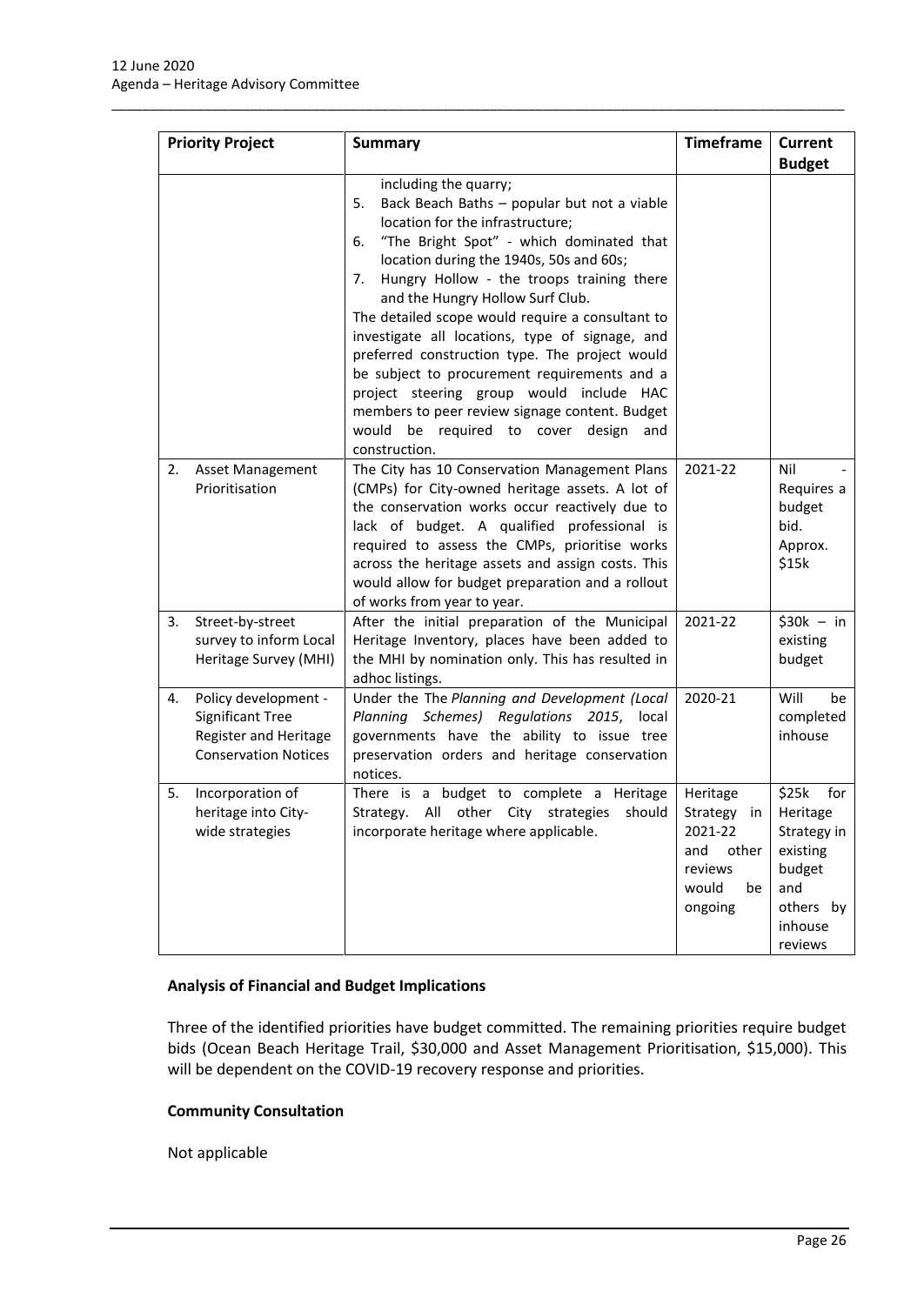# **Councillor/Officer Consultation**

Councillor members were consulted through the Heritage Advisory Committee.

\_\_\_\_\_\_\_\_\_\_\_\_\_\_\_\_\_\_\_\_\_\_\_\_\_\_\_\_\_\_\_\_\_\_\_\_\_\_\_\_\_\_\_\_\_\_\_\_\_\_\_\_\_\_\_\_\_\_\_\_\_\_\_\_\_\_\_\_\_\_\_\_\_\_\_\_\_\_\_\_\_\_\_\_\_\_\_\_\_\_\_\_\_\_\_

# **Applicant Consultation**

Not applicable

#### **Timeline: Council Decision Implementation**

Not applicable